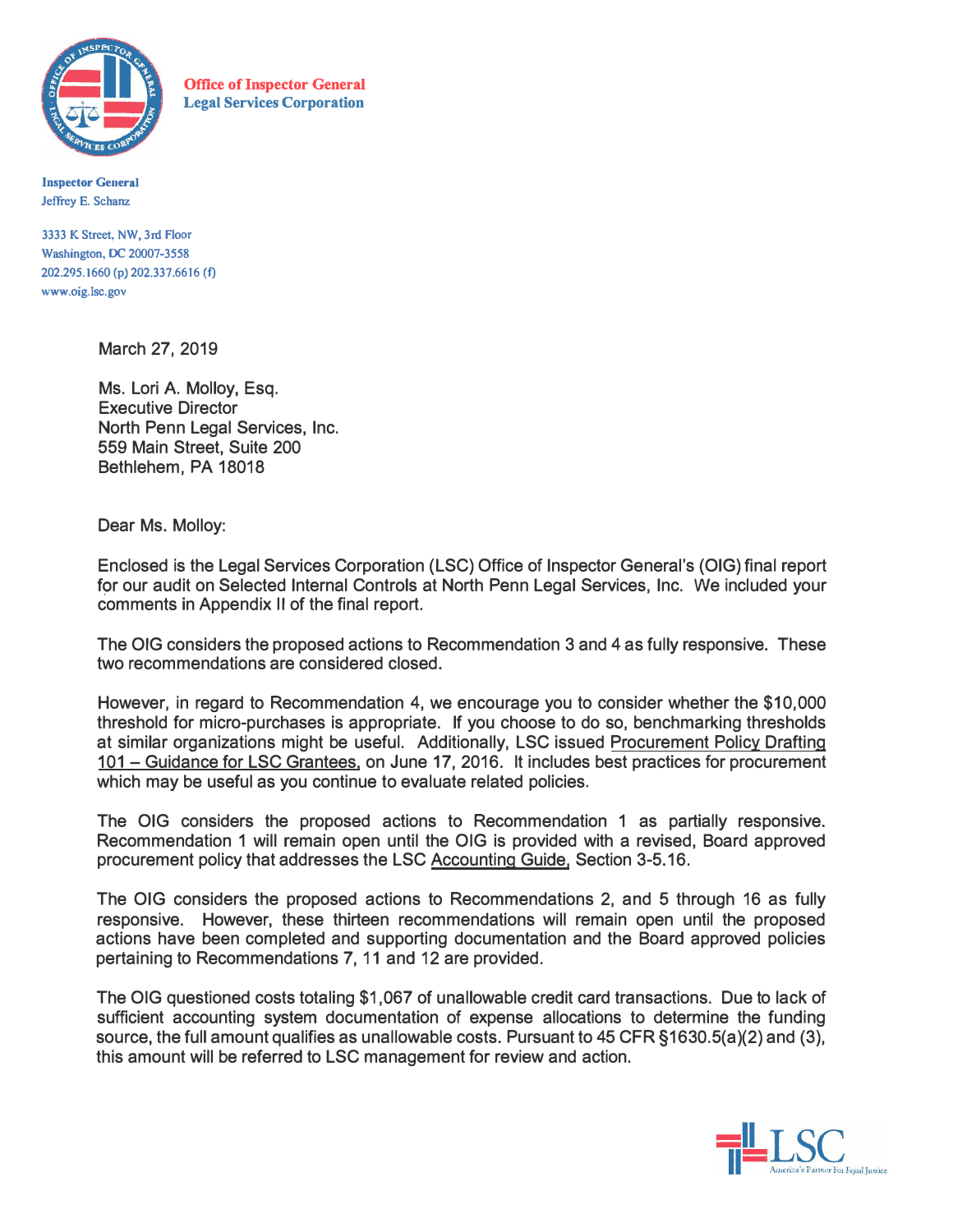Please send us your response to close out the fourteen recommendations open, along with the supporting documentations within six months of the date of this final report. We thank you and your staff for your cooperation and look forward to receiving your submission by September 23, **2019.** 

Sincerely,

Schanz

**Inspector General** 

**Enclosure** 

cc: Legal Services Corporation Jim Sandman, President

> Lynn Jennings, Vice President for Grants Management

North Penn Legal Services, Inc. Elizabeth Burton Nanovic, President D. Toni Byrd, Vice President

Sent by E-mail to Board of Directors Gary Neil Asteak Steven Boell Frank Balock Frances Gruber Joanmarie Herczku Liza Lomonaco Constance Nelson Lisa Perotti Clara Smith Fred Smith Michael Vargo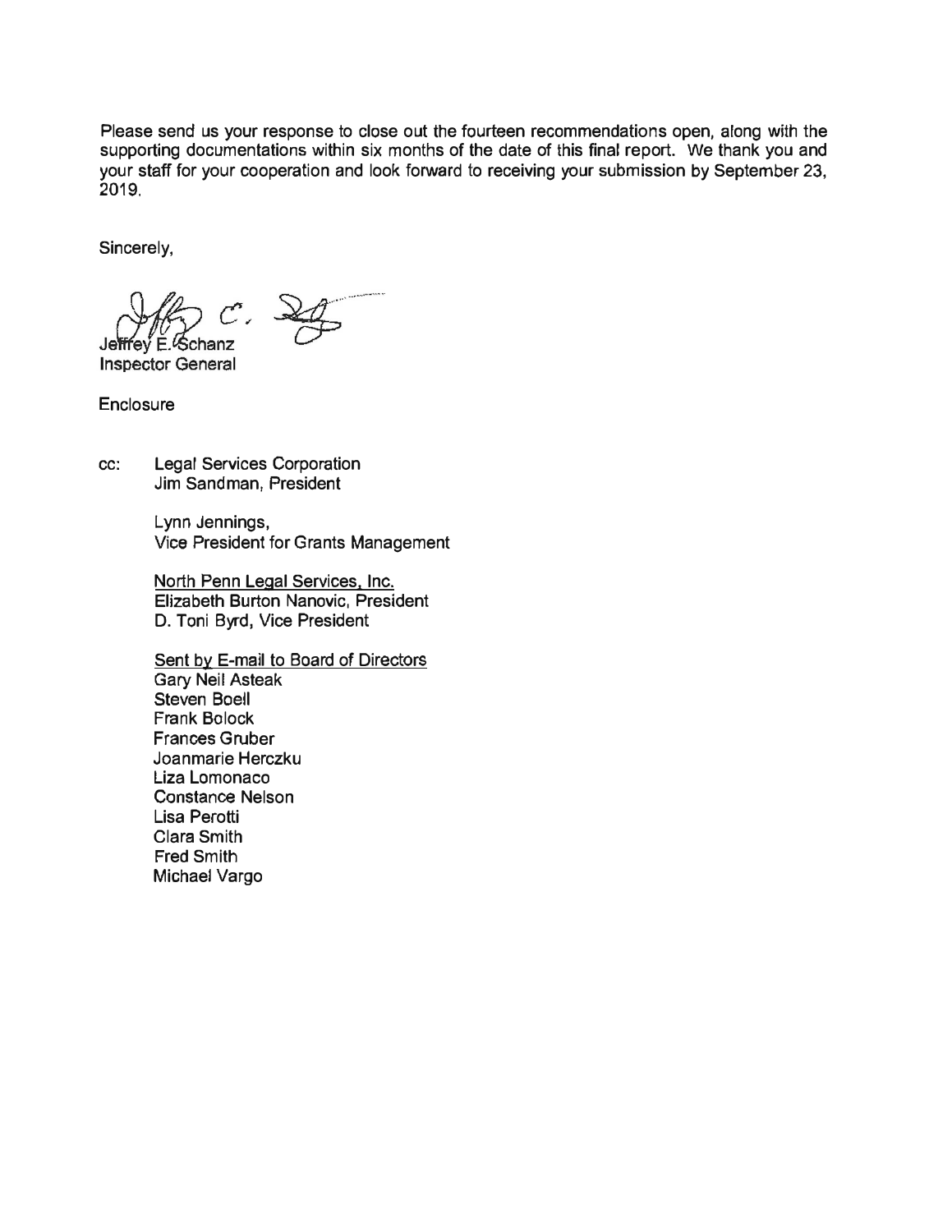# **LEGAL SERVICES CORPORATION OFFICE OF INSPECTOR GENERAL**

# **FINAL REPORT ON SELECTED INTERNAL CONTROLS NORTH PENN LEGAL SERVICES, INC. RNO 339070**

Report No. AU 19-02

March 2019

[www.oig.lsc.gov](http://www.oig.lsc.gov/)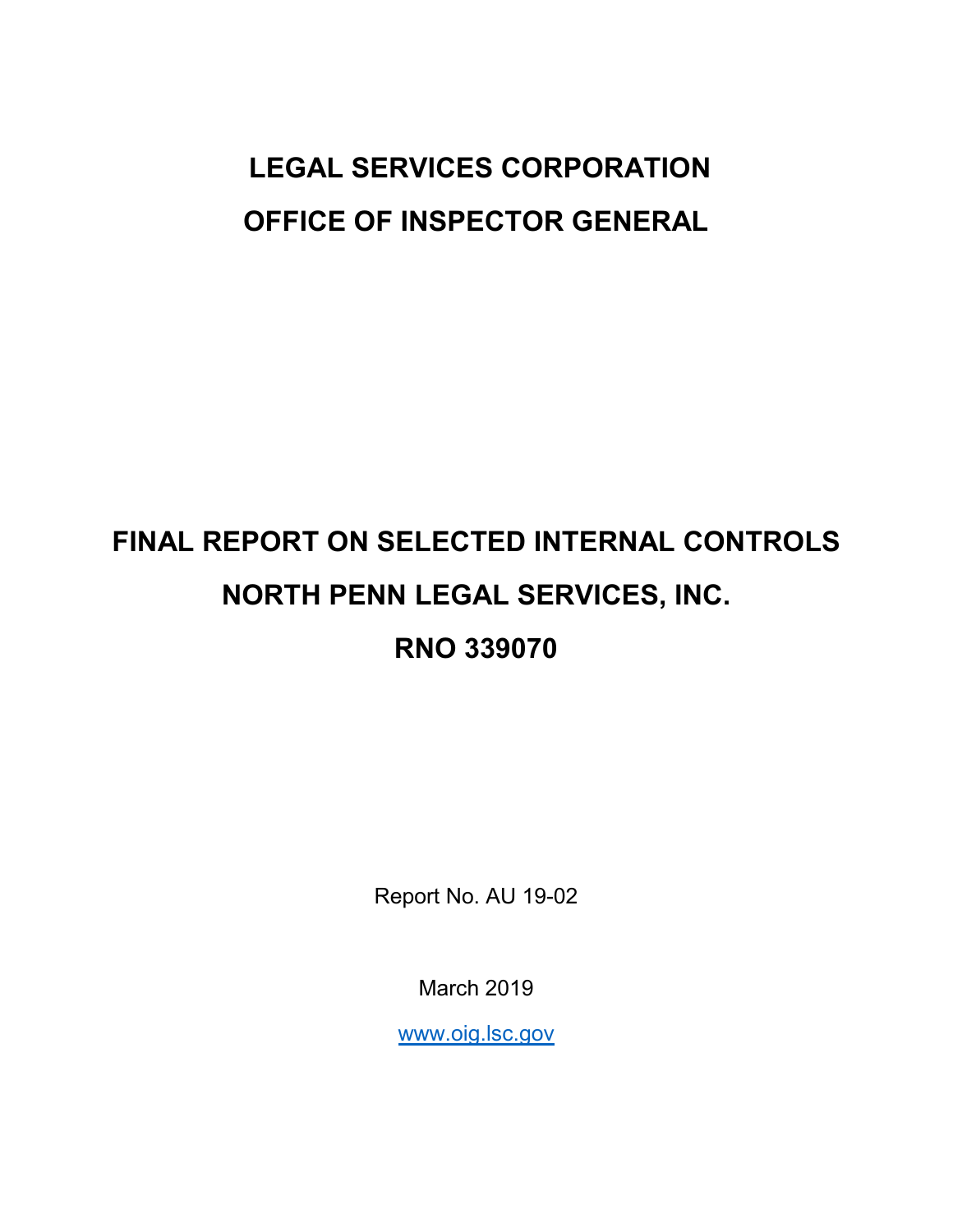# **TABLE OF CONTENTS**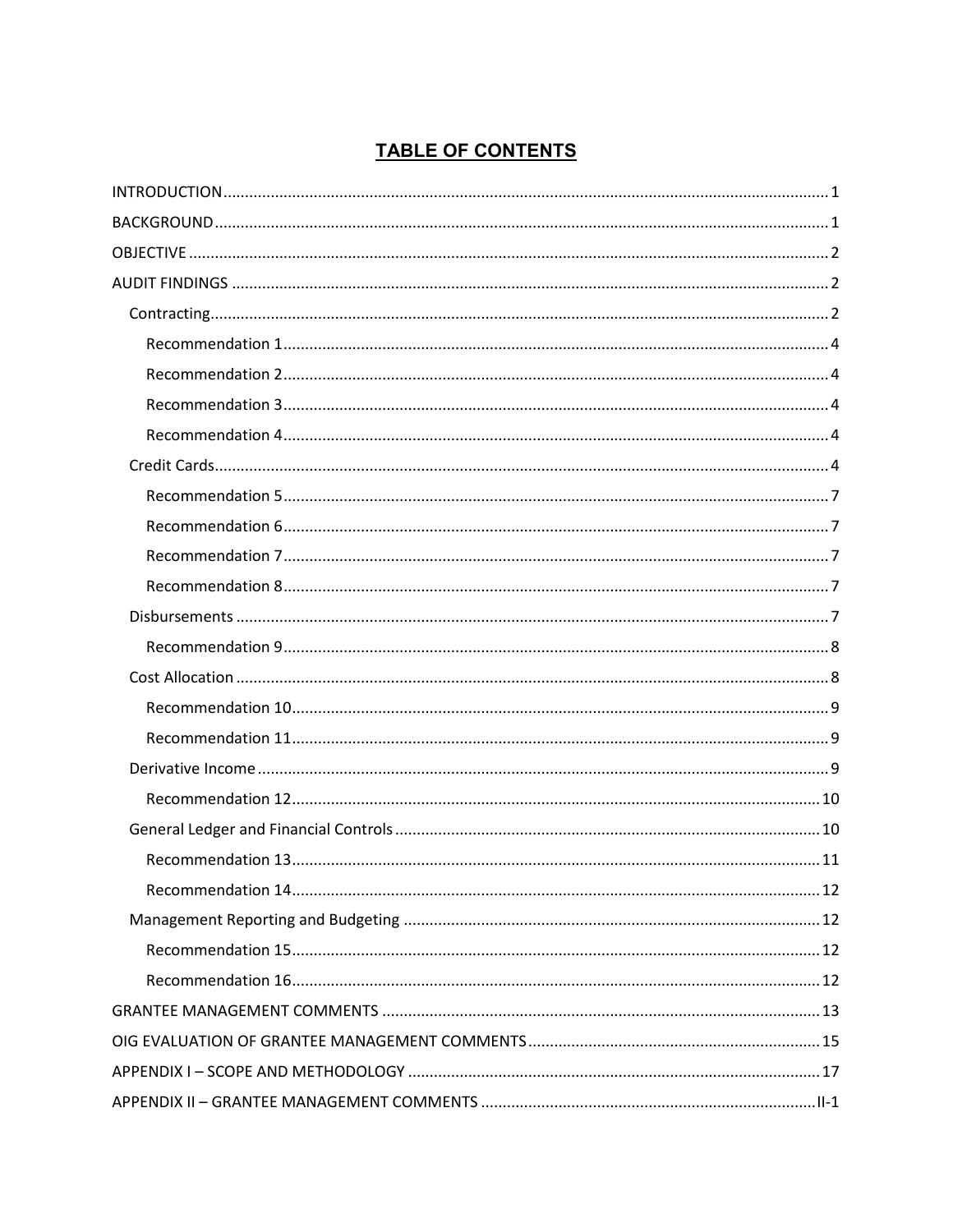# **INTRODUCTION**

<span id="page-4-0"></span>The Legal Services Corporation (LSC) Office of Inspector General (OIG) assessed the adequacy of selected internal controls in place at North Penn Legal Services, Inc. related to specific grantee operations and oversight. Audit work was conducted at the grantee's administrative office in Pittston, PA and LSC headquarters in Washington, DC.

In accordance with the Accounting Guide for LSC Recipients (2010 Edition) (Accounting Guide), Chapter 3, an LSC grantee "…is required to establish and maintain adequate accounting records and internal control procedures." The Accounting Guide defines internal control as follows:

[T]he process put in place, managed and maintained by the recipient's board of directors and management, which is designed to provide reasonable assurance of achieving the following objectives:

- 1. safeguarding of assets against unauthorized use or disposition;
- 2. reliability of financial information and reporting; and

3. compliance with regulations and laws that have a direct and material effect on the program.

Chapter 3 of the Accounting Guide further provides that each grantee "must rely…upon its own system of internal accounting controls and procedures to address these concerns" such as preventing defalcations and meeting the complete financial information needs of its management.

# **BACKGROUND**

<span id="page-4-1"></span>North Penn Legal Services Inc. (NPLS, or "grantee") is a nonprofit organization providing civil legal aid services to low-income residents of Northeastern Pennsylvania. NPLS has ten office locations in twenty counties. Its mission is to provide civil legal representation to low-income people and ensure equal access to justice for all.

NPLS receives financial assistance from various sources including the Legal Services Corporation (LSC) and the Pennsylvania Legal Aid Network (PLAN). According to the audited financial statement report for the fiscal year ending June 30, 2017, total funding for NPLS equaled \$5,872,262. Of the total, PLAN provided 46 percent or \$2,709,974 of funding. LSC provided funding in the amount of \$1,898,554 or 32 percent. The remaining \$1,263,734 or 22 percent of funding was provided by other sources.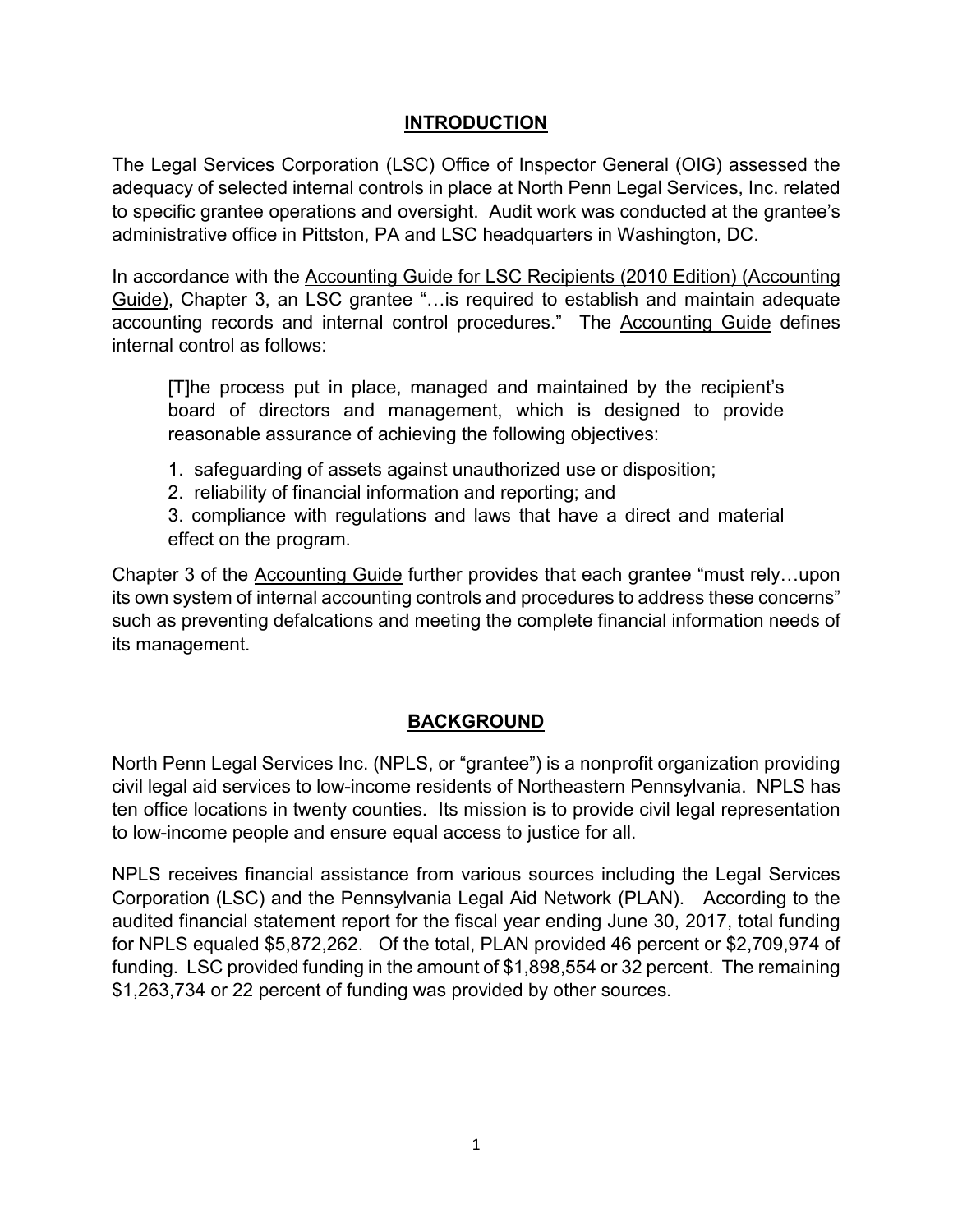# **OBJECTIVE**

<span id="page-5-0"></span>The overall objective was to assess the adequacy of the grantee's internal control environment. The audit evaluated select financial and operational areas and tested the related controls to ensure that costs were adequately supported and allowed under the LSC Act and LSC regulations.

#### **AUDIT FINDINGS**

<span id="page-5-1"></span>To accomplish the audit objective, the OIG reviewed and tested internal controls related to disbursements, contracting, fixed assets, credit cards, cost allocation, derivative income, internal reporting and budgeting, general ledger and financial controls, employee benefits, and payroll. The controls were adequately designed and properly implemented as they relate to specific grantee operations and oversight over fixed assets, payroll and employee benefits. However, NPLS needs to strengthen practices and formalize in writing the internal controls in the areas of contracting, credit cards, disbursements, cost allocation, derivative income, general ledger and financial controls, management reporting and budgeting as detailed below:

#### <span id="page-5-2"></span>**Contracting**

#### *Inadequate Documentation and Approval Over Contracting*

We interviewed staff and judgmentally selected six vendors for our contracting testwork based on the frequency of payments, high dollar amounts, and vendor names related to personal, consulting and service contracts, to determine whether the grantee's internal controls were adequate and complied with LSC regulations. The contracts reviewed were either competitively bid or sole-sourced. Sole-sourced contracts are contracts established without a competitive process and require justification that only one known source exists or that only a single vendor can fulfill the requirements.

The six contracts reviewed were staffing, IT (Information Technology) and janitorial service contracts totaling \$75,343.55 during the audit period. The total amount charged to LSC was \$21,416. We noted the discrepancies below and the related amount charged to LSC during the audit period:

- Five of six contracts totaling \$11,956 had no contract agreements on file;
- None of the six contracts totaling \$21,416 had documentation of the process used for each contract action on file;
- Five of six contracts totaling \$11,956 had no documentation of approval on file;
- Three of six contracts totaling \$16,872 had inadequate statements of work and lacked processes to verify deliverables were received; and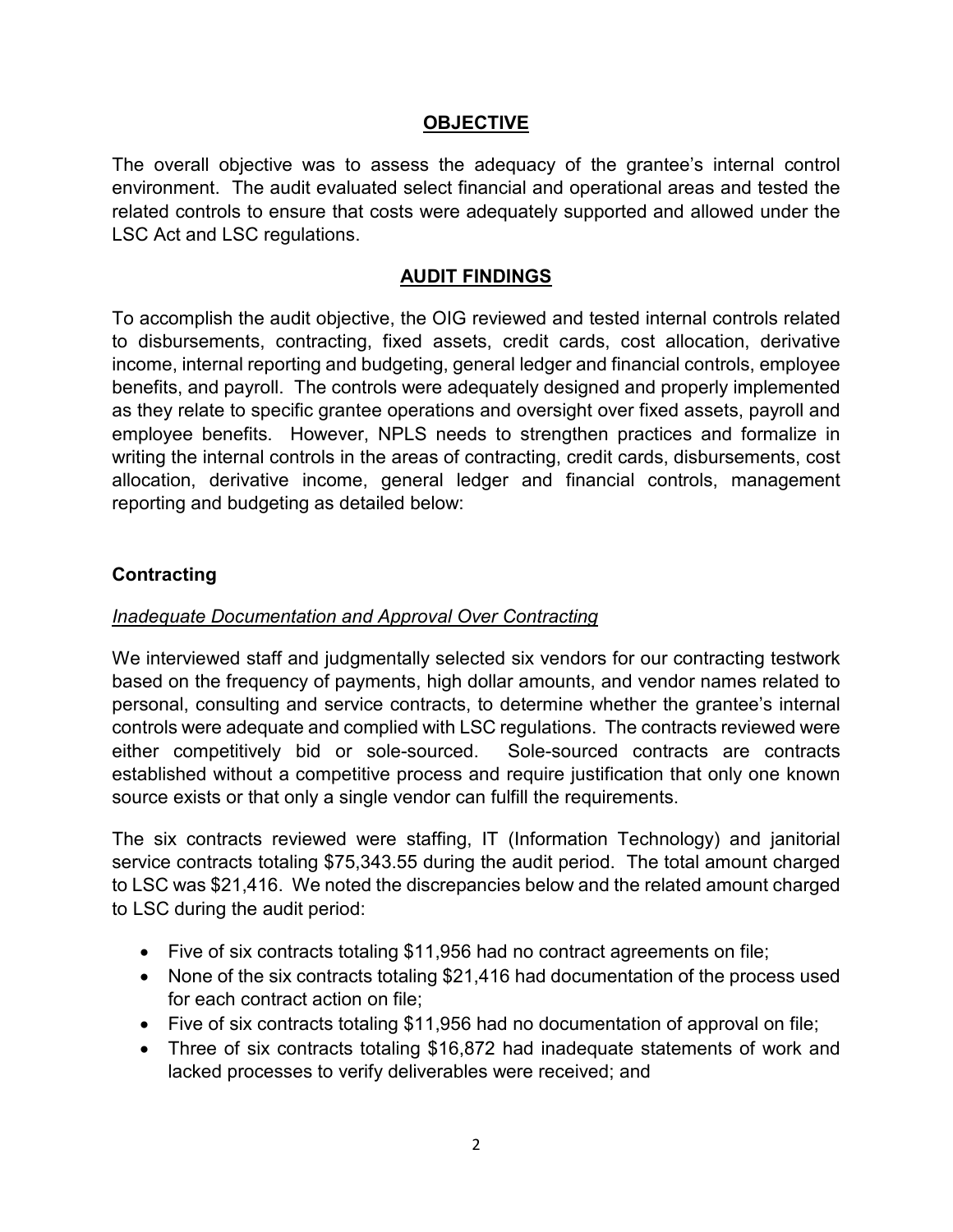• None of the six contracts totaling \$21,416 had documentation of competition or sole-source justification on file. Out of six contracts, five totaling \$19,047 required competition and one totaling \$2,368 was sole-sourced.

The former CFIO stated that they had followed contracting procedures such as obtaining quotes, contracts and approvals but they did not document the process, because they did not consider the contract amounts significant.

The LSC Accounting Guide 3-5.16 stipulates that the process used for each contract action should be fully documented and the documentation maintained in a central file. Documents to support competition should be retained and kept with contract files. The required approval level should be established for each contract type and dollar threshold, including when the board of directors should be notified or provide approval. Any deviation from the approved contracting process should be fully documented, approved, and maintained in the contract file. In addition, the statement of work should be sufficiently detailed so that the contract deliverables can be identified and monitored to ensure deliverables are completed. Improper contracting actions may subject the grantee to conflict of interest, impaired work, unreasonable prices and reduced value. Proper documentation helps ensure that approved contracts have followed all established procedures and competition helps ensure the best value for the grantees.

# *Appearance of Conflict of Interest Over a Sole-Sourced Contract*

In addition, the sole-sourced contract for janitorial service totaling \$8,535 appears to have a potential for conflict of interest. LSC was charged \$2,368 during the audit period. An example of a conflict of interest is when a relationship could impair the employee's ability to act impartially and in the best interests of the grantee. We found that the service contractor is the spouse of the Systems Administrator. The grantee had no documentation of the selection, administration, and disclosure for consideration of conflicts of interest to management or the Board to document the recusal of the Systems Administrator in selection and administration of the contractor.

The grantee's Code of Conduct in Purchasing states that no officer, board member, employee, or agent shall participate in the selection or administration of a contractor if a real or apparent conflict of interest would be involved. However, the grantee does not require employees to disclose, in writing the material facts of any potential conflicts of interest to management or the Board. The former CFIO explained she did not consider the janitorial service as a contract and could not find a more reliable vendor. Therefore, there was no contract agreement established and none of the contracting procedures including consideration of conflict of interest were applied.

LSC OIG Fraud Alert 15-02 stipulates that employees should disclose, in writing, the material facts of any potential conflicts of interest that they may have with the program in any matter, typically to management or the Board, in order to determine whether they must recuse themselves from the matter or will be permitted to initiate or continue their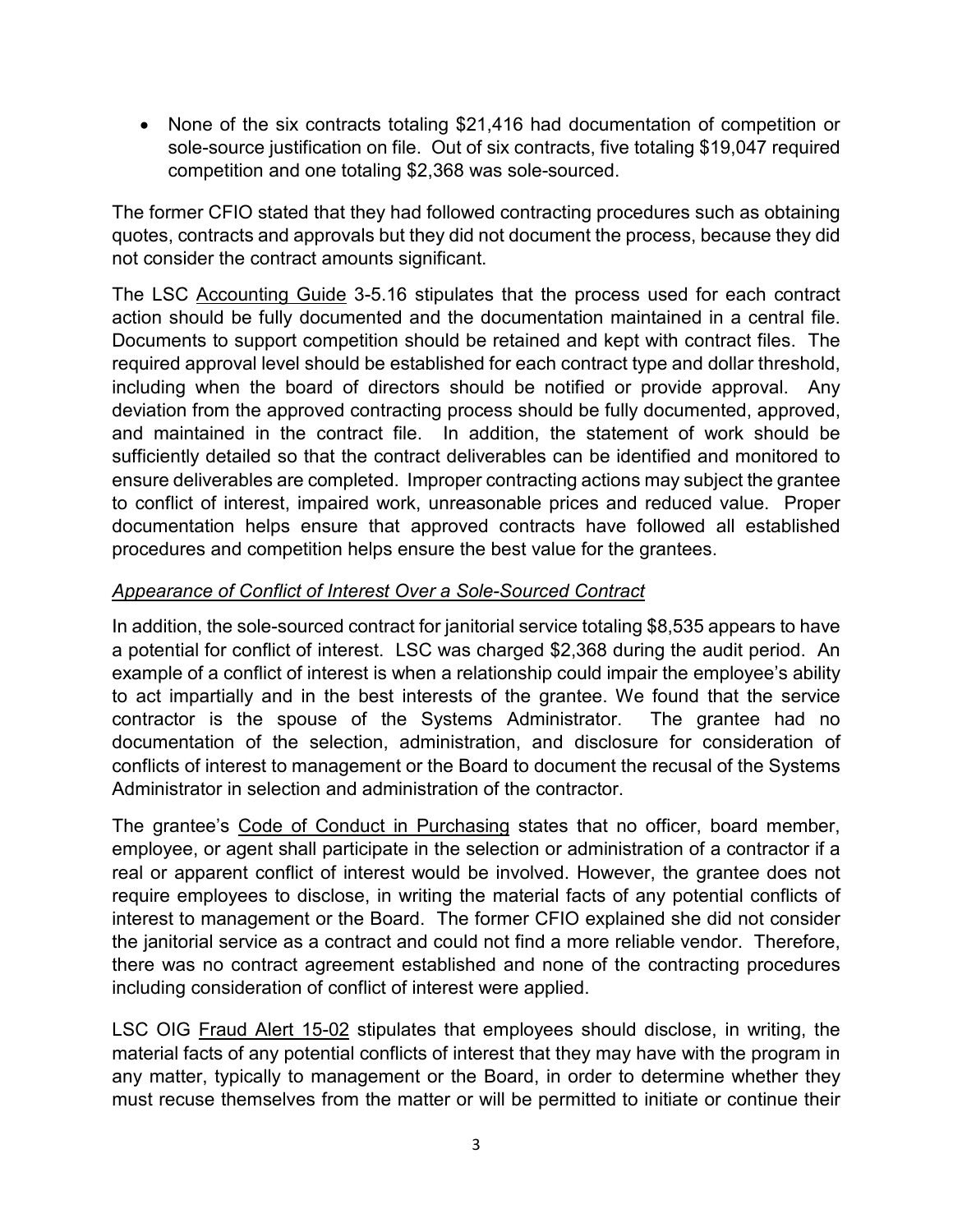involvement with the matter. A weak conflict of interest policy may subject the grantee to fraud, waste, and abuse.

### *Inadequate Contracting Policies*

We reviewed the grantee's policies and procedures over contracting and found that they are mostly comparable to LSC's *Fundamental Criteria,* except they do not include dollar thresholds. The former CFIO explained that due to management oversight, they did not include dollar thresholds in the policy. She added that the Executive Director decides the dollar threshold for contracts.

The LSC Accounting Guide 3-5.16 stipulates that not all contracts are the same. Management should identify the contracting procedures for the various types of contracts, dollar thresholds, and competition requirements. Contracts that should receive additional oversight include consulting, personal services and sole-source. The type and dollar value of contracts that require competition should be included in policies of the grantee. Without established and written contracting procedures, contracts may be subject to fraud or waste due to inadequate policies.

The Executive Director should:

<span id="page-7-0"></span>**Recommendation 1**: Ensure that all contracts have proper documentation on file including approvals, contract agreements, process and procedures for selection, competitive bids or sole-source justification, if not competitively bid, and adequate statements of work.

<span id="page-7-1"></span>**Recommendation 2**: Consider the janitorial service contract for bids, document the selection, including contract agreements, approvals, and if sole-sourced, document the justification. Keep all related documentation on file.

<span id="page-7-2"></span>**Recommendation 3**: Enhance the Code of Conduct in Purchasing policy to preclude even the appearance of conflict of interest and include in the policy a requirement to disclose in writing the material facts of any potential conflicts of interest to upper management or the Board.

<span id="page-7-3"></span>**Recommendation 4**: Update the written policy over contracting to include a dollar threshold.

# <span id="page-7-4"></span>**Credit Cards**

# *LSC Unallowable Costs Over Credit Cards*

We reviewed 85 individual credit card transactions totaling \$20,518 from eight credit card statements. We judgmentally selected transactions based on factors including relatively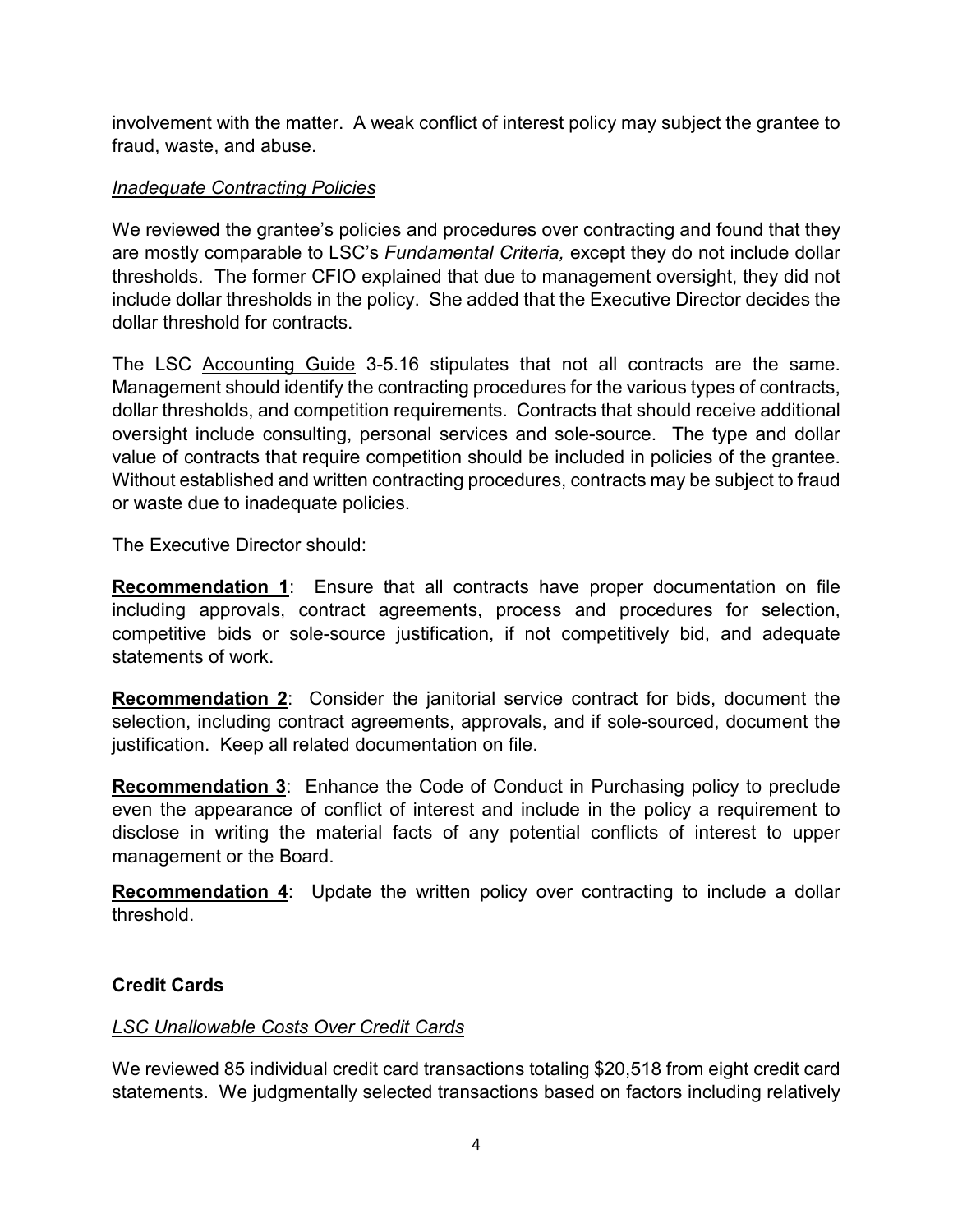large amounts, unfamiliar vendors, bank payments, dues, memberships, conferences and training.

We identified 13 credit card transactions totaling \$1,067 that were considered unallowable by LSC regulations. These transactions included purchases of flowers, late fees, interest charges and an unallowable membership fee. The grantee did not use a funding code within the financial software to identify which funding source was charged to pay for the LSC unallowable costs. As a result, we were unable to confirm whether the unallowable costs were allocated and charged to funding sources other than LSC.

Due to the lack of sufficient accounting system documentation of expense allocations to determine the funding source, the full amount qualifies as an unallowable cost and will be questioned pursuant to 45 CFR §1630.5(a)(2) and (3). As such, \$1,067 will be referred to LSC management for review and action.

The CFIO explained that they ensure that all LSC unallowable costs are reviewed and charged to other funding sources when they perform the monthly allocations in the Fund Shift Report, as described in the Cost Allocation section of the audit. However, the allocations were not yet performed for these costs at the time of our visit.

The Program Letter 17-1 and Title 45 CFR Part 1630 stipulates that expenditures by a recipient are allowable under the recipient's LSC grant only if the recipient can demonstrate that the cost was, among other things, reasonable and necessary for the performance of the grant and allocable to the grant. Also, the LSC Accounting Guide 2-5 stipulates that, "…accounting records should be maintained on an automated system." Each grantee should establish the system most appropriate to its needs and provide an adequate audit trail for all transactions. Failure to provide an audit trail for LSC unallowable costs increases the risk that improper allocations of LSC funds go undetected.

# *Lack of Documented Approvals Over Credit Cards*

Our review of credit card transactions revealed 71 transactions lacking documented approvals required by the grantee's policy. Required purchase orders were not provided for 54 of the 71 transactions totaling \$16,824. There were also missing expense reimbursement forms for 17 transactions totaling \$2,462 related to travel and business meals. The former CFIO stated that she was moving the grantee to a paperless system and had not been consistently using purchase orders or expense forms for some time. Approvals were usually made verbally or by email. However, the CFIO had purged her emails in advance of her resignation from the grantee and prior to the OIG's visit.

The LSC Accounting Guide 3-5.4 stipulates that approval should be required at an appropriate level of management before a commitment of resources is made. The grantee's Financial Management Manual states that, a properly completed purchase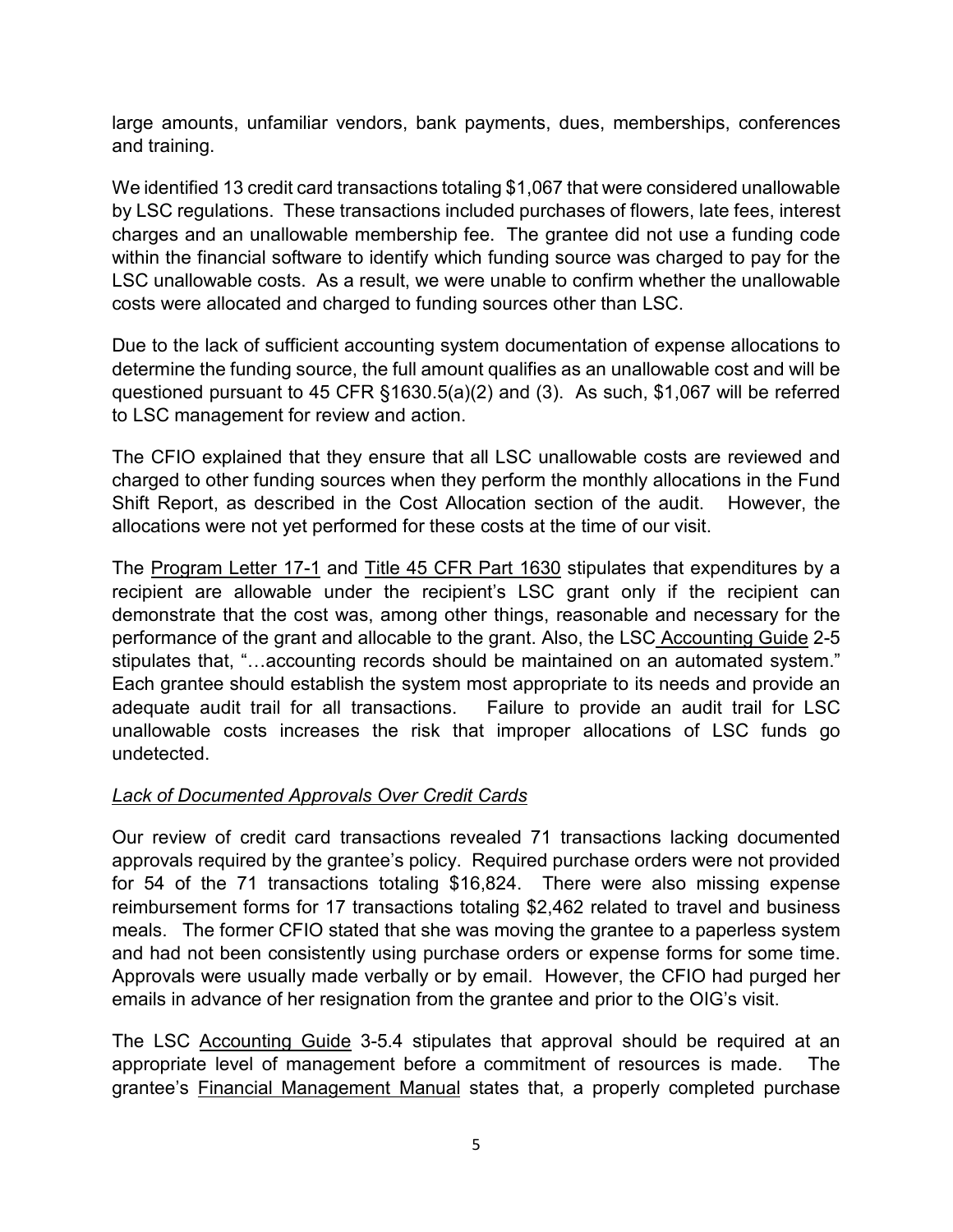order shall be required for each purchase decision, with the exception of office supplies and expense reimbursements. Failure to document and follow the purchase approval process may result in purchases made without the knowledge of appropriate management or at unacceptable prices or terms.

# *Inadequate Credit Card Policies*

We reviewed the grantee's written policies and procedures over credit cards and found them mostly comparable to LSC's *Fundamental Criteria*. However, the grantee's policies lacked several components recommended in the LSC *Fundamental Criteria* as follows:

- There were no written policies and procedures for cash advances and ATM withdrawals.
- There was no written policy as to how soon receipts for credit card purchases should be submitted.

The former CFIO stated that effective controls were currently in place regarding these areas and the lack of documentation of these practices in the Financial Management Manual was an oversight.

The LSC Accounting Guide Appendix VII recommends that recipients should consider disallowing cash advances or ATM withdrawals as a matter of program policy and ensure a written policy exists as to how soon receipts should be submitted. A lack of written policies describing the permissible usage of credit cards may cause confusion in times of employee turnover, as new staff may not be fully aware of undocumented practices. This could lead to inappropriate credit card usage. Lack of a specific deadline for receipt submission increases the risk of undetected impermissible transactions and may lead to late payments, late fees and interest charges.

# *No Credit Card User Acknowledgement Agreement*

The grantee did not establish a credit card user acknowledgement agreement. A signed credit card user acknowledgement agreement is a form established for an authorized card user to accept and abide by the grantee's policies and procedures governing the usage of credit cards. The former CFIO stated she did not know a credit card acknowledgement form was needed.

The LSC Accounting Guide Appendix VII recommends that recipients should consider including a form that contains the grantee's credit card policies for employees to review and sign. The lack of an acknowledgement agreement for credit card users may result in confusion over the initiation, approval, and use of credit cards. A signed acknowledgement demonstrates that authorized card holders have not only read the credit card policies but are also responsible for knowing and adhering to the policies.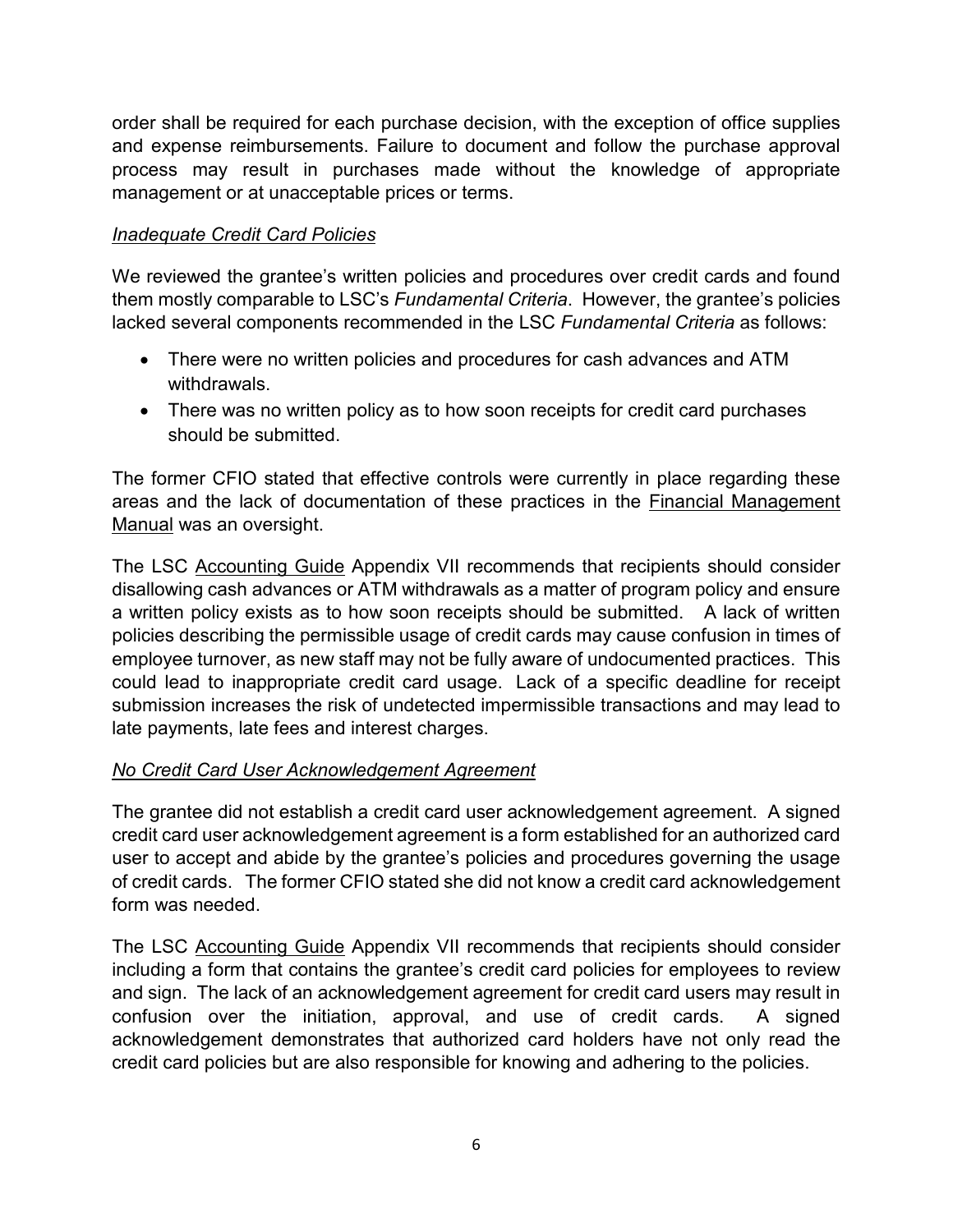The Executive Director should:

<span id="page-10-0"></span>**Recommendation 5**: Ensure that LSC unallowable costs are charged to funding sources other than LSC and reflected within the financial software to provide an audit trail.

<span id="page-10-1"></span>**Recommendation 6**: Ensure that the required approvals are documented and retained in file and update the policies and procedures to reflect the current practices related to the new paperless system.

<span id="page-10-2"></span>**Recommendation 7:** Update the NPLS Financial Management Manual to include policies and procedures governing the permissible use of ATM withdrawals and cash advances. The Financial Management Manual should also be updated to specify when receipts for credit card purchases should be submitted to financial staff.

<span id="page-10-3"></span>**Recommendation 8**: Require a signed acknowledgement agreement for each authorized credit card user. The agreement should include repayment terms and conditions for personal use or misuse of the card and be documented in file.

#### <span id="page-10-4"></span>**Disbursements**

#### *Lack of Documented Approvals Over Disbursements*

We reviewed and tested 85 disbursements comprised of 122 individual transactions totaling \$886,289. We judgmentally selected transactions for disbursements based on factors including relatively large amounts, unfamiliar vendors, employee reimbursements, bank payments, dues and memberships, conferences and training and contract services.

As a result, we found that all disbursement transactions reviewed were LSC allowable and adequately supported with receipts and invoices. However, 77 of the 122 individual disbursement transactions totaling \$127,286 had no approvals documented in file. In our interview with the former CFIO we found that they were no longer using the purchase order system. As part of the new process, the accounting assistant scans and uploads invoices into the new paperless system. The former CFIO then reviewed and approved the invoices within the new paperless system prior to disbursement. However, this paperless system does not provide a record of approvals. The former CFIO explained that the new paperless system has some limitations and approvals were made verbally or by e-mail, but she had purged her e-mails before we began fieldwork, in advance of her departure from NPLS.

The LSC Accounting Guide 3-5.4 stipulates that, approval should be required at an appropriate level of management before a commitment of resources is made. The grantee's Financial Management Manual states that, a properly completed purchase order shall be required for each purchase decision, with the exception of office supplies and expense reimbursements. Failure to document and follow the purchase approval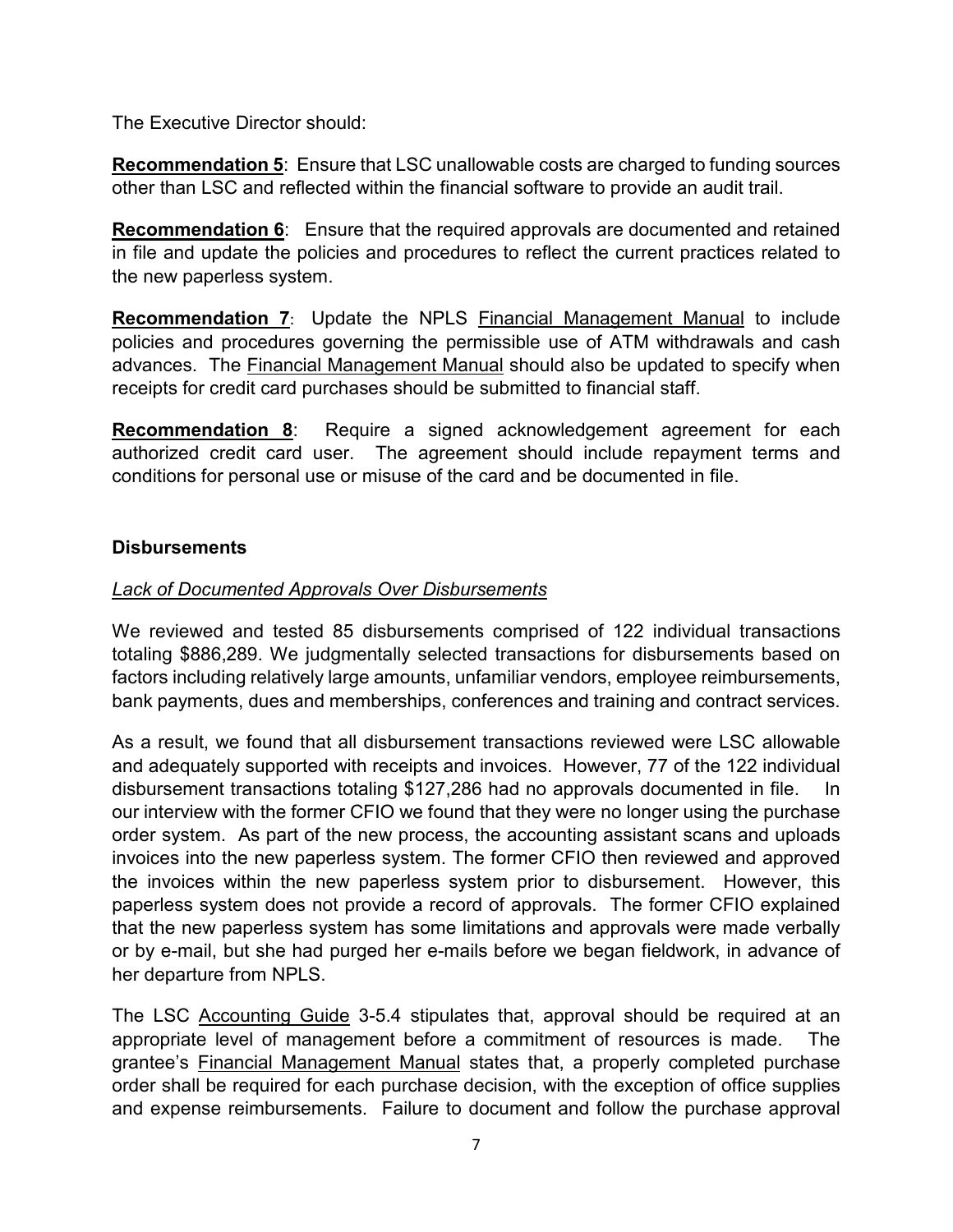process may result in purchases made without the knowledge of appropriate management or at unacceptable prices or terms.

The Executive Director should:

<span id="page-11-0"></span>**Recommendation 9**:Ensure that the required approvals are documented and retained in file and update the policies and procedures to reflect the current practices related to the new paperless system.

# <span id="page-11-1"></span>**Cost Allocation**

# *Financial Software Does Not Provide Audit Trail*

We reviewed the grantee's allocation procedures to test whether the allocation formula and methodology were fair, consistent, and distributed in an equitable manner. We judgmentally selected allocations of personnel and non-personnel costs performed within the audit period reviewed.

Our testwork revealed that the grantee performs allocations outside of the financial software using an ad hoc spreadsheet, once a year, at year end. Per the former CFIO, NPLS follows the allocation formula established by Pennsylvania Legal Aid Network (PLAN). The ad hoc allocation spreadsheet is referred to as Plan's Fund Shift Report. The grantee's allocation formula and methodology performed within the Fund Shift Report appear to be reasonable and equitably distributed.

However, the grantee was not using their fund accounting software to its full capabilities. In particular, there were no allocation journal entries recorded within the financial software. As a result, we were unable to trace a sample of transactions within the financial software to determine whether:

- The application is performing the cost allocation in direct alignment of the grantee's allocation methodology and formula.
- Indirect costs are correctly accounted for within the financial software.

The former CFIO explained that NPLS has over 50 funding sources and does not have enough staff to perform journal entries for allocations every month.

The LSC Accounting Guide 2-5 stipulates that accounting records should be maintained on an automated system. Each grantee should establish the system most appropriate to its needs and provide an adequate audit trail for all transactions. Also, the LSC Accounting Guide 3-5.8 stipulates that general ledger design should accommodate fund accounting or cost center accounting and other financial requirements with the most expedient procedures in the circumstances.

The failure to fully incorporate fund accounting into the grantee's accounting software may result in an inability to document compliance with LSC regulations and federal requirements. The reliability of management and cost allocation reports generated from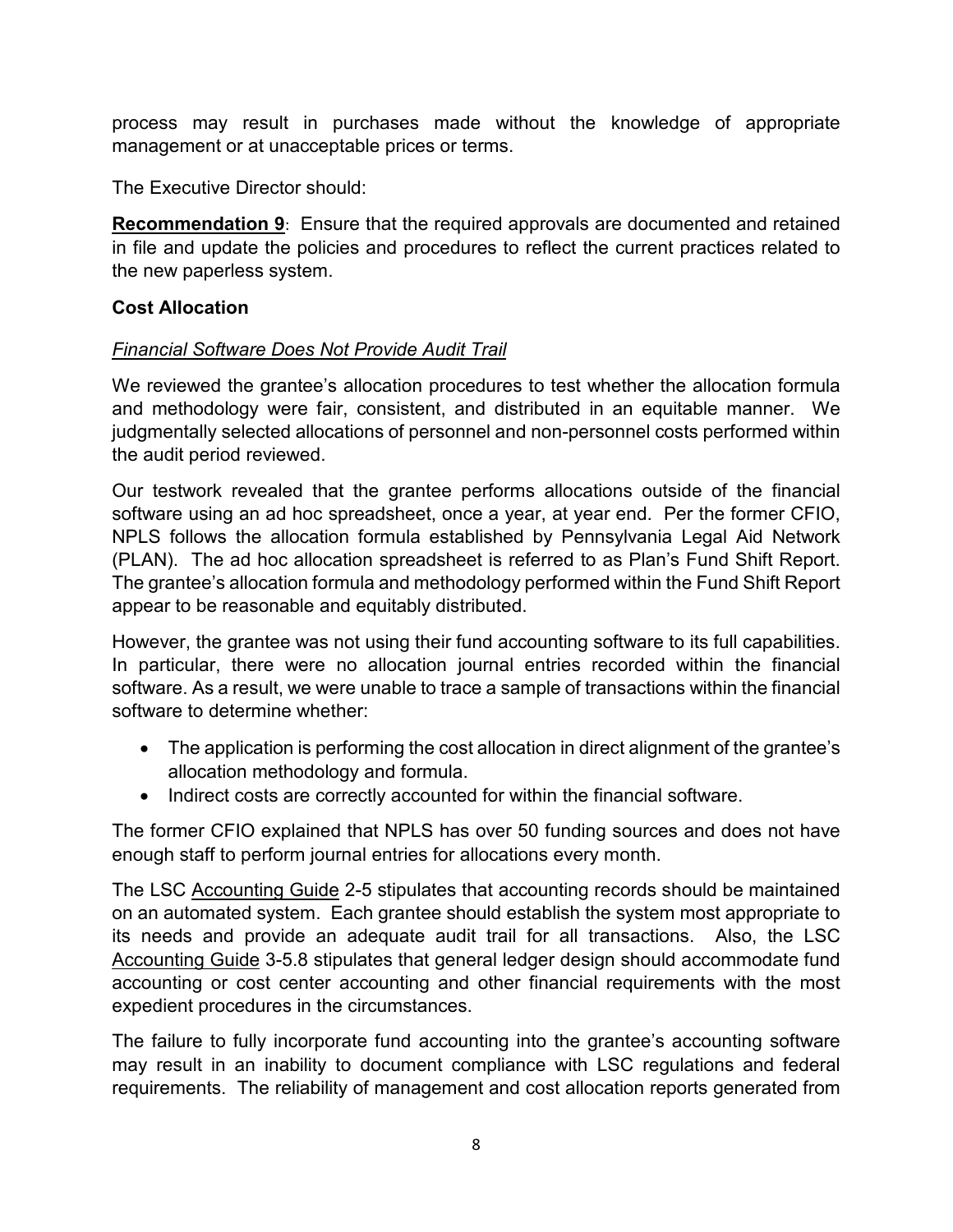sources other than the general ledger can be significantly impaired and the actual preparation significantly more cumbersome.

### *Inadequate Policies Over LSC Unallowable Costs*

We reviewed the grantee's written policies and procedures over cost allocation and found them mostly comparable to LSC's *Fundamental Criteria*, except they do not include procedures for allocating LSC unallowable costs. The former CFIO explained it is their practice not to charge or reimburse LSC unallowable costs. The former CFIO added that procedures for allocating LSC unallowable costs were not included in the Financial Management Manual due to an oversight.

LSC's Program Letter 17-1 stipulates that recipients should confirm that policies and procedures are in place to ensure LSC funds are only used for costs that are reasonable and necessary for the performance of the grant or contract. Lack of written procedures for allocating LSC unallowable costs may result in a violation of LSC rules and regulations.

The Executive Director should:

<span id="page-12-0"></span>**Recommendation 10:** Ensure the accounting system is being fully utilized to provide an audit trail for all transactions so costs can be accounted for and traceable within the financial software.

<span id="page-12-1"></span>**Recommendation 11**: Update written policy to include specific procedures the administration and allocation of LSC unallowable costs.

# <span id="page-12-2"></span>**Derivative Income**

# *Financial Software Does Not Provide Audit Trail*

We reviewed the grantee's policies over derivative income and its allocation procedures. As a result, we found the policies over derivative income comparable to LSC's *Fundamental Criteria*. The grantee's derivative income is comprised of interest income totaling \$1,277 from January 1, 2017 to March 31, 2018. The grantee also received one attorneys' fee totaling \$500 from January 1, 2017 to March 31, 2018.

Our testwork revealed that the allocation of derivative income and attorneys' fee was performed in accordance to the grantee's policy within the ad hoc spreadsheet, Fund Shift Report. However, we found that the grantee does not perform allocation journal entries. As a result, we were unable to trace and verify whether the derivative income and attorneys' fee were allocated in the same proportion that the funds expended to support the representation within the financial software. The former CFIO explained that NPLS does not have enough staff to perform journal entries for allocations every month.

The LSC Accounting Guide 2-5 stipulates that accounting records should be maintained on an automated system. Each grantee should establish the system most appropriate to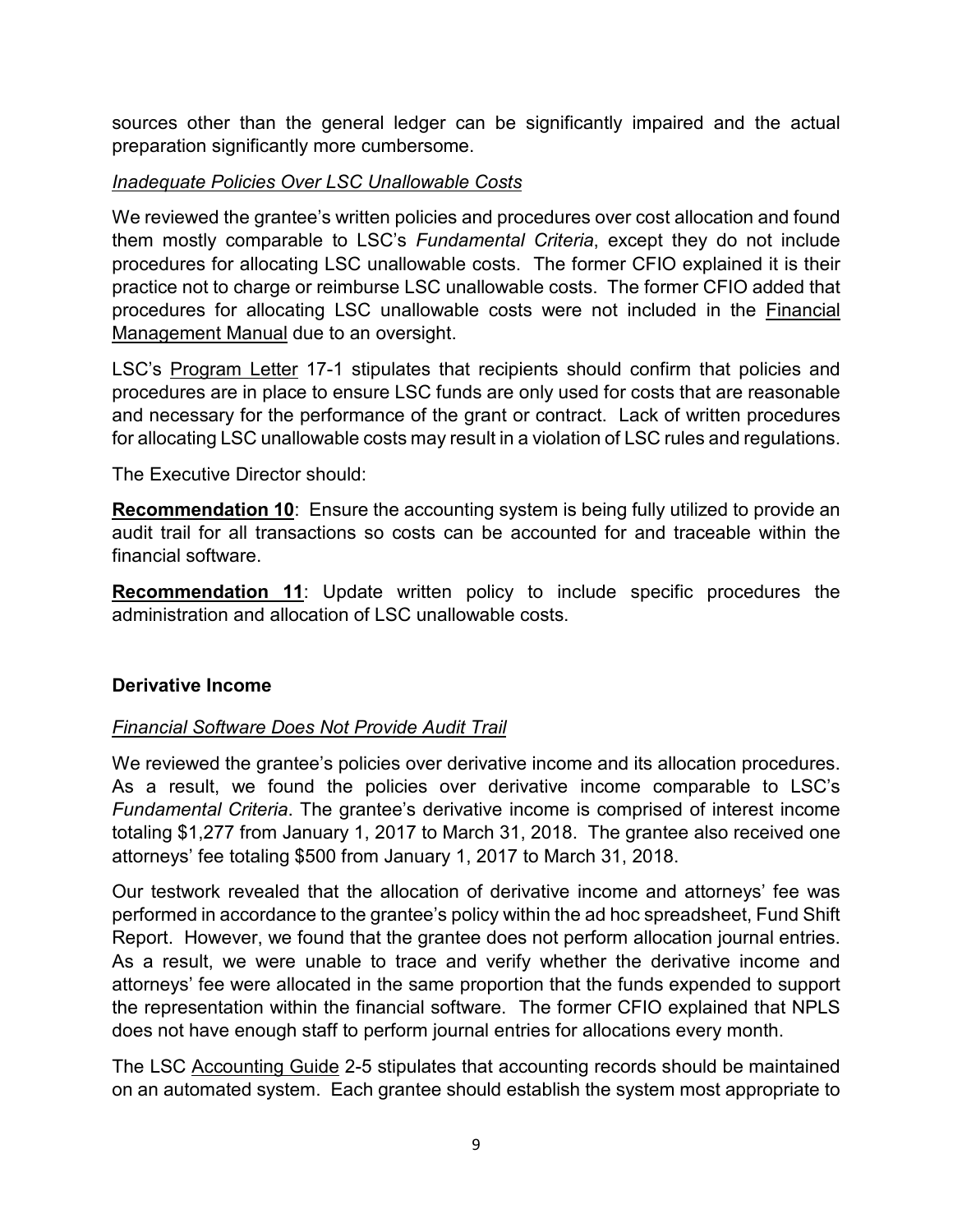its needs and provide an adequate audit trail for all transactions. Also, 45 CFR § 1630.17(a), stipulates that derivative income resulting from an activity supported in whole or in part with LSC funds shall be allocated to the fund in which the recipient's LSC grant is recorded in the same portion that the same amount of LSC funds expended bears to the total amount expended by the recipient to support the activity. 45 CFR § 1609.4 (b) and the LSC Accounting Guide 2-2.6, stipulates that attorneys' fees received by a recipient for representation supported in whole or in part with LSC funds shall be allocated to the fund in which the recipient's LSC grant is recorded in the same proportion that the LSC funds expended bears to the total amount expended to support the representation.

The failure to provide an audit trail for allocating and recording derivative income and attorneys' fee with the financial software may result in an inability to document compliance with LSC regulations.

The Executive Director should:

<span id="page-13-0"></span>**Recommendation 12**: Ensure the accounting system is being fully utilized to provide an audit trail for allocating and recording derivative income and attorneys' fee within the financial software.

#### <span id="page-13-1"></span>**General Ledger and Financial Controls**

#### *Untimely Bank Reconciliations*

We reviewed the grantee's written policies and procedures over General Ledger and Financial Controls and found them comparable to LSC's *Fundamental Criteria*. To determine whether the grantee provided adequate internal controls and adhered to LSC regulations and guidelines, we non-statistically selected and reviewed six bank statements from the operating account and three bank statements from the payroll account with the corresponding reconciliation records from November 2017 to January 2018.

As a result, we found that the grantee performed untimely bank reconciliations and had inadequate documentation of the bank reconciliation review and approval process in both the operating and the payroll accounts. The former CFIO stated the reconciliation of the operating account is performed in two different ways; manually in a separate Excel spreadsheet and within the financial software. We found that the manual reconciliation record did not have a preparer's signature and date to reflect that reconciliations were performed on the 15<sup>th</sup> of each month. In addition, the bank reconciliation records performed within the financial software revealed that five of six bank reconciliations were 16 to 45 days late. The grantee was not able to provide records of bank reconciliations performed for the payroll account.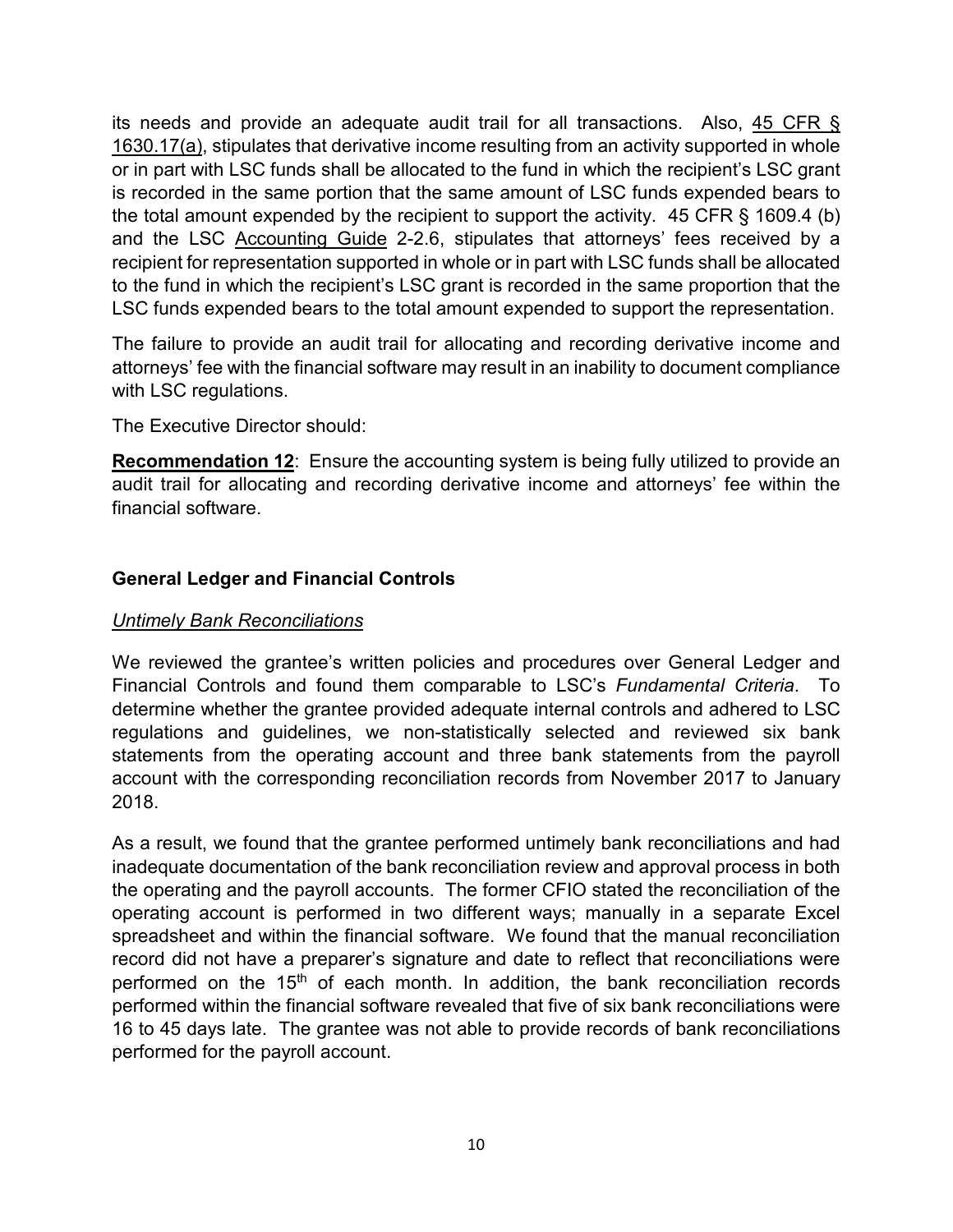According to the former CFIO the Accounting Assistant responsible for performing bank reconciliations emailed the manual reconciliations for her review. However, the former CFIO was unable to provide e-mail records to support the timely performance of bank reconciliations. The new CFO, who started in July 2018, stated that bank reconciliations for the payroll account were not performed at all in fiscal year 2018. The new CFO also stated that he immediately remediated the weakness and performed an annual reconciliation on September 2018.

The LSC Accounting Guide Section 3-5.2 stipulates that bank statements shall be reconciled monthly to the general ledger. Also, the Financial Management Manual stipulates that the bank reconciliation process shall be completed by the 15<sup>th</sup> of the month after the end date of the bank statement. Proper reconciliation procedures will substantially increase the likelihood irregular disbursements and recording errors are discovered on a timely basis. The reconciliation procedure is a fundamental control technique and failure to use it may increase the likelihood of irregular disbursements. Additionally, recording errors may not be discovered.

# *Unresolved Outstanding Checks*

The operating account bank reconciliation records from January 2018 revealed 15 checks totaling \$2,990 that had been outstanding from prior years. Four totaling \$1,468 had been outstanding since 2015, five totaling \$802 had been outstanding since 2016 and six totaling \$720 had been outstanding since 2017. We noted that the grantee's record of outstanding checks did not include the payee information and date of issuance to easily identify stale or uncashed checks. The Accounting Assistant explained they missed resolving the outstanding checks by mistake and that they should have been resolved or voided after six months of dormancy.

The LSC Accounting Guide Appendix VII recommends that checks outstanding for more than six months be investigated and resolved. Also, the Financial Management Manual stipulates that NPLS will write off checks of \$1,000 or less that are more than 12 months old that have not cleared the agency's bank. For uncashed checks that are more than 12 months old and that exceed \$1,000, contact will be made with the payee to resolve the issue. Not following procedures and inadequate documentation of outstanding checks may result in delaying a resolution. Also, potential fraud and errors may not be detected in a timely manner.

The Executive Director should:

<span id="page-14-0"></span>**Recommendation 13**: Ensure that reconciliations for all bank accounts are completed every month and the records provide adequate information, including documentation of the persons performing and reviewing the reconciliations, and the date of each activity.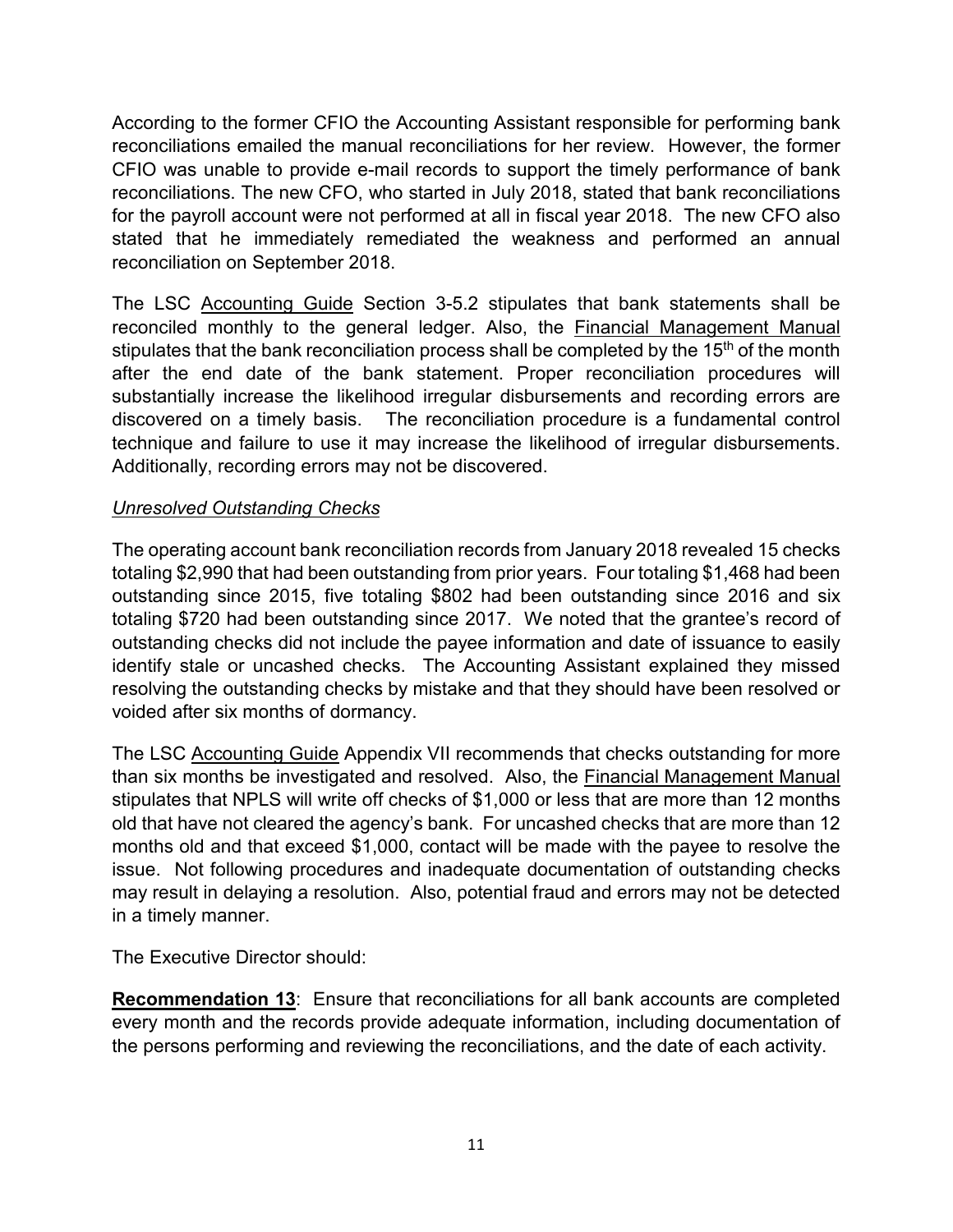<span id="page-15-0"></span>**Recommendation 14**: Ensure that checks outstanding for more than six months are investigated and resolved. The record of outstanding checks should include adequate documentation such as the date, number, payee and amount.

# <span id="page-15-1"></span>**Management Reporting and Budgeting**

#### *Inadequate Budget Projections*

We reviewed the grantee's policies and procedures over management reporting and budgeting and found them comparable to LSC's *Fundamental Criteria*. We nonstatistically selected three monthly management reports and three quarterly budgeting reports within the fiscal year end of June 30, 2017. Our testwork revealed that the management reports appear to be adequate and consistently performed by the former CFIO. The grantee's budgeting process was also organized and approved by the Board of Directors.

However, our testwork revealed that budget projections presented to management were not prepared by cost center or funding source. Budget projections were prepared on a total program basis. Also, budget projections did not provide information on projected expenses remaining, projected total expenses for the year and projected variance over or under budget for the year. The CFO explained that projections for each funding source are monitored through Pennsylvania Legal Aid Network's (PLAN's) monthly allocation process within the Fund Shift report. He also added that members of PLAN, including NPLS appear to rely very heavily on the monthly Fund Shift report to monitor actual versus budget by funding source.

The LSC Accounting Guide 3-5.10 stipulates that the budget should be built from cost center and "rolled-up" to create a total budget. The format should coincide with the format of the management reports. In addition, the LSC Accounting Guide 3-5.11 stipulates that a report comparing actual expenses against projected expenditures should be made at least quarterly during the fiscal year. The report should include the following for each line item: (1) total budget; (2) actual expenditure to date; (3) projected expenses remaining; (4) projected total expenses for year (5) and projected variance over (under) budget. A consolidated report based on overall income and expenses lacks the detail necessary for proper analysis and control of cost center or program spending.

<span id="page-15-2"></span>**Recommendation 15:** Ensure that the budget is built from cost center or funding source to create a total budget that coincides with the format of the management reports.

<span id="page-15-3"></span>**Recommendation 16**: Ensure that the budget include projections for expenses remaining, total expenses for the year and variances over or under budget for the year on a quarterly basis.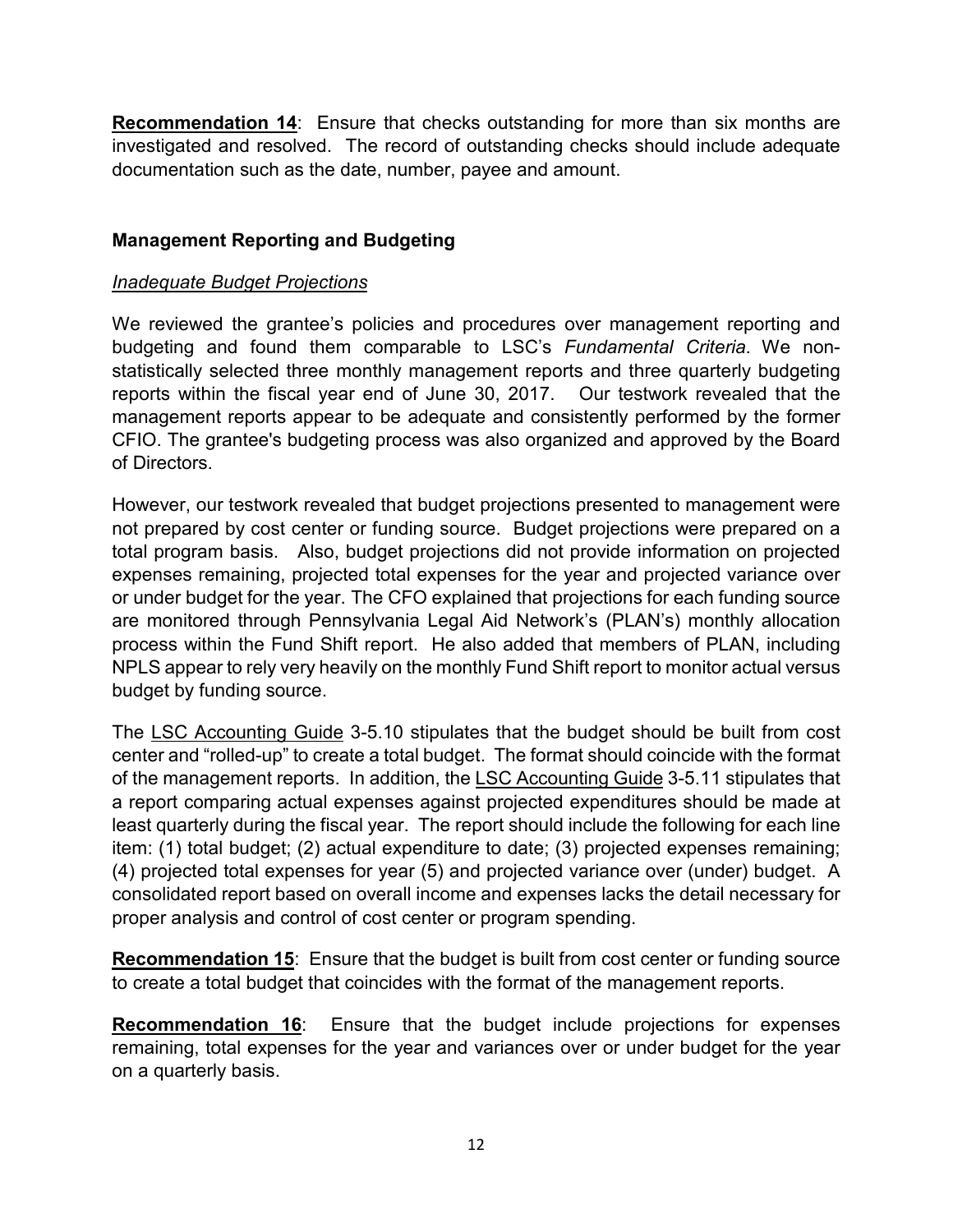# **GRANTEE MANAGEMENT COMMENTS**

<span id="page-16-0"></span>Grantee management agreed with the findings and 16 recommendations contained in the report. Grantee management stated the following:

- NPLS approved a new 1631 Procurement Policy. The policy requires that procurement records and files for purchases in excess of \$10,000 shall include at a minimum the basis for vendor selection, justification for lack of competition when competitive bid offers are not obtained, and the basis for award cost or price. They understand the requirement for written contracts and include deliverables in the contract where appropriate.
- NPLS agreed that the files for janitorial services should document the basis for determining the reasonableness of the price and the selection of the service supplier. The policy requires that any conflicts of interest, real or apparent, must be disclosed to upper management and documented in the vendor file.
- NPLS updated the Procurement Policy which clarifies the Conflict of Interest Policy, expanding its applicability to all administrative team members in addition to the Board of Directors.
- NPLS updated the Procurement Policy to create thresholds. The updated policy defines "Micro purchases" as those less than \$10,000, which may be awarded without competitive quotes if they consider the price reasonable.
- NPLS created a project class called "UNREST" for unallowable costs within the accounting software. Prior to allocation, all costs in the "UNREST" project class will be segregated and charged against Unrestricted Revenue sources.
- NPLS created an approval process, including a form for the Approval Manager available on the intranet site. This allows staff to submit requests for approvals to their manager automatically, with reminders issued for approvals when they are outstanding. All purchases are approved by the Chief Financial Officer prior to payment by NPLS and the approval is documented in the paperless system.
- NPLS expect to approve a new credit card policy at their next Board meeting.
- They expect to implement the use of a credit card acknowledgement form at their next Board meeting.
- NPLS implemented a new approval process where approvals are required to be documented in accordance with the procurement policy and part of the vendor file or individual procurement within the accounting software. All purchases are approved by the Chief Financial Officer prior to payment. The approvals are documented in the paperless system.
- NPLS indicated that the fund accounting system is appropriate to the needs and provides an adequate trail for all NPLS transactions. This includes any fiscal yearend journal entries necessary as a result of the Pennsylvania Legal Aid Network (PLAN) cost allocation spreadsheet. The Chief Financial Officer prepares the fiscal year end spreadsheet and reviewed by PLAN. External auditors review both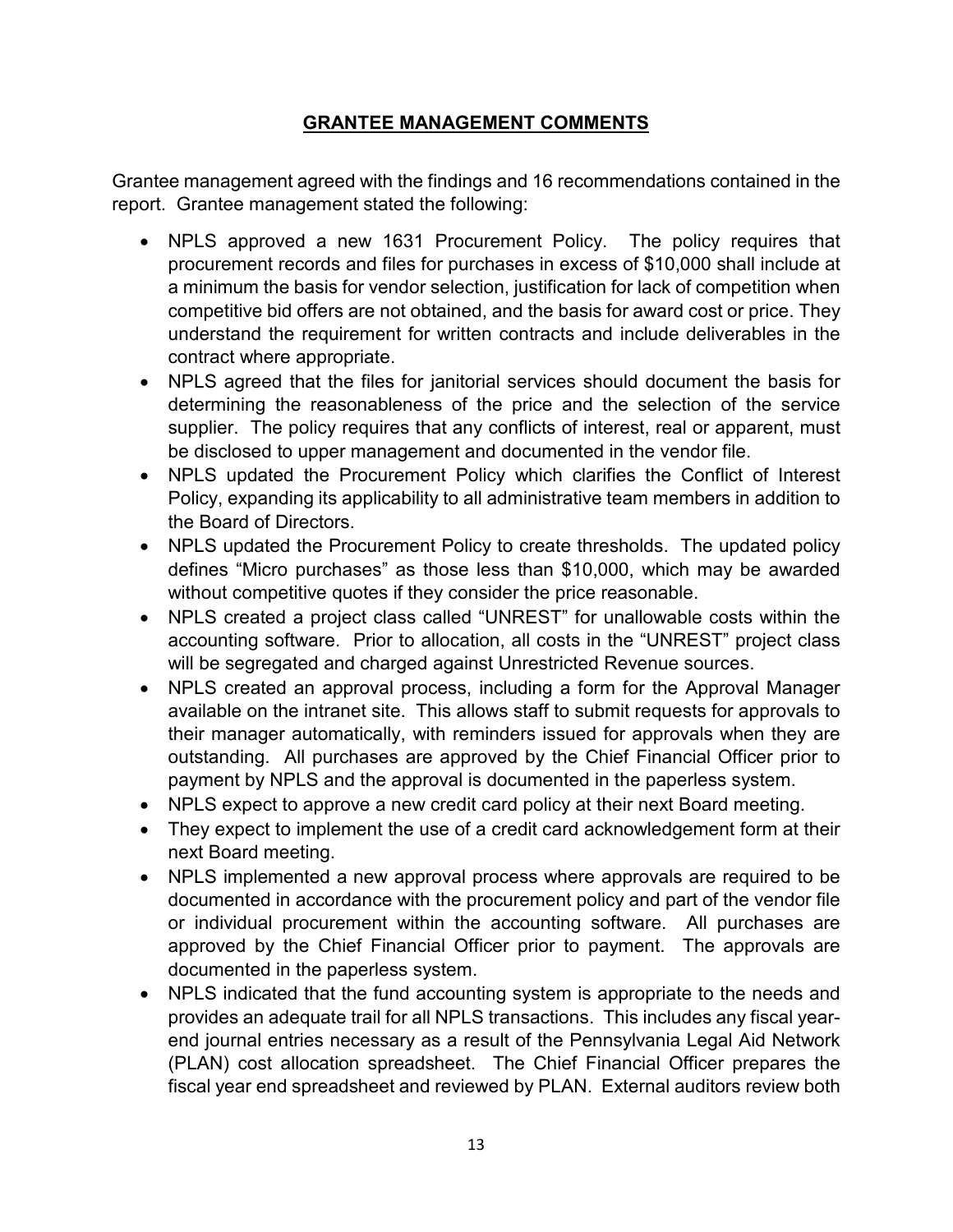the fiscal year end worksheet and final journal entries affecting unrestricted and restricted fund balances in finalizing the audit of NPLS year-end financial statements.

- NPLS is working to update the cost allocation process and have created a project class called UNREST where unallowable costs are coded.
- NPLS drafted a new derivative income policy. The recording of rationale and support for the reclassification of derivative income in a journal entry within the accounting software shall be documented as part of the journal entry.
- NPLS indicated that all bank accounts are now reconciled monthly and reviewed by the Chief Financial Officer. All reconciliations now indicate the individual preparing or reviewing the reconciliation and date prepared or reviewed.
- NPLS indicated that all stale checks at June 30, 2018 were investigated and satisfactorily resolved by the Accounting Assistant with the approval of the Chief Financial Officer. Date, check number, payee and amount are now specified for all outstanding checks in the bank reconciliation.
- NPLS revised the budget for year-end June 30, 2019. The revised budget consolidates all locations as cost centers so that the support for the budget amount are used in the management reports.
- NPLS will ensure that commencing with the quarter ended March 31, 2019 report to management that all calendar year quarterly reports will include for each line item the actual expenditures year to date, projected expenses remaining, projected expenses for the year, total budget and projected variance.

The Grantee's comments are included in Appendix II. Appendix II does not include the additional supporting documents provided by management.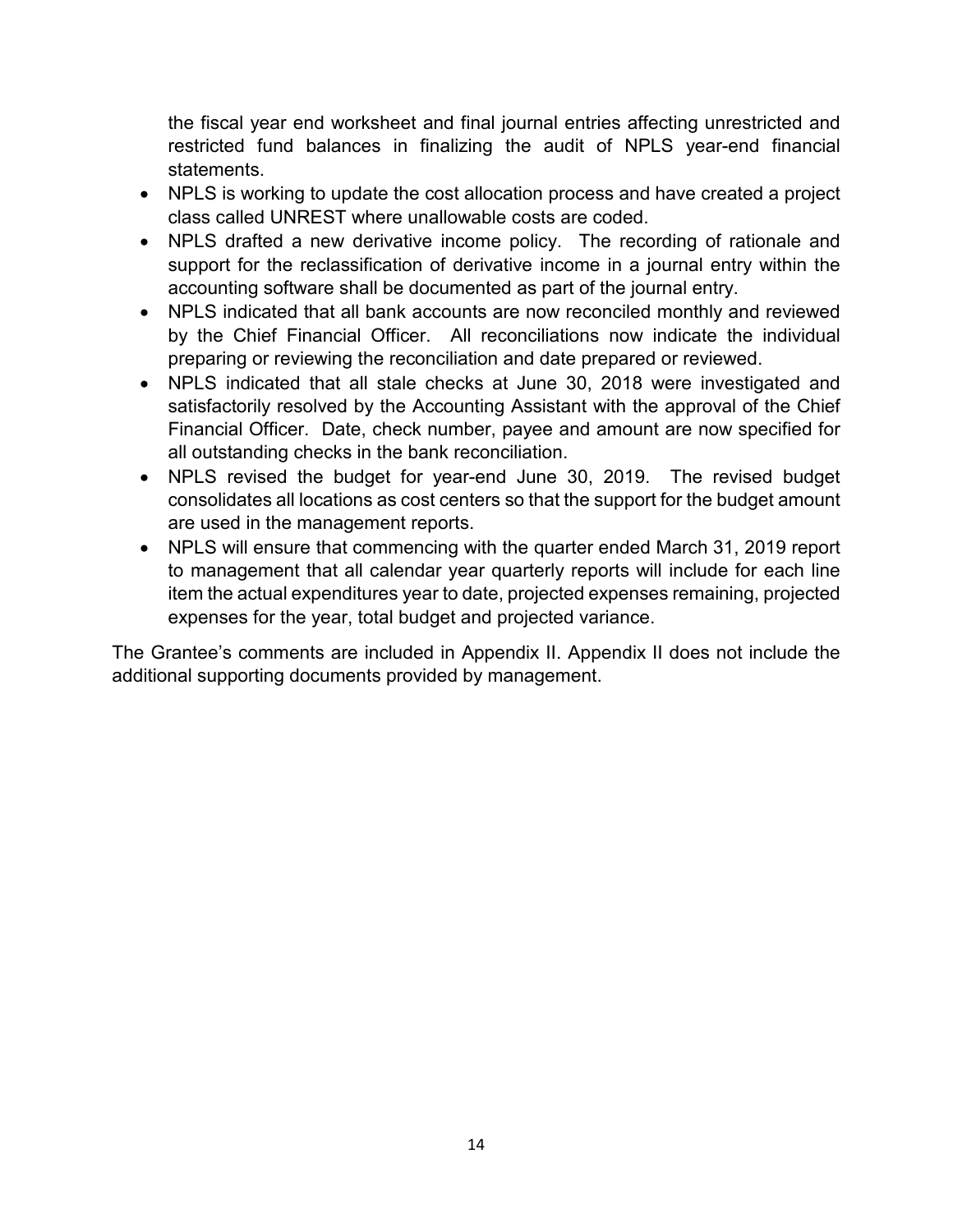# **OIG EVALUATION OF GRANTEE MANAGEMENT COMMENTS**

<span id="page-18-0"></span>The OIG considers the proposed actions for Recommendation 3 as fully responsive and closed. The grantee responded to Recommendation 3 and revised the procurement policy inclusive of the conflict of interest policy. The grantee expanded the applicability of conflict of interest policy to all administrative staff in addition to the Board of Directors.

The OIG considers the proposed actions for Recommendation 4 as fully responsive and closed. The grantee responded to Recommendation 4 by outlining changes to their Procurement Policy which include competition requirements for contracts based on dollar thresholds. The updated policy defines "micro purchases" as those less than \$10,000; contracts for less than \$10,000 may be awarded without competition. The OIG acknowledges that the thresholds for competition requirements may be set according to grantee management's discretion. However, the grantee should consider whether the threshold for micro-purchase is appropriate.

The Procurement Policy Drafting 101 – Guidance for LSC Grantees provides examples of the following competition requirements based on purchase cost:

- \$0 \$3,000: Certification of Best Value or Price Comparison
- \$3,000 \$10,000: Request for Quotes, Evaluation Sheet
- \$10,000+: Request for Proposals, Evaluation Plan, Team and Sheet

The OIG requests that grantee management re-evaluate the threshold, evaluating best practices and guidance issued by LSC.

The OIG considers the proposed actions for Recommendations 1 as partially responsive. The grantee provided an updated procurement policy. However, the OIG finds the revised procurement policy not comparable with the LSC Accounting Guide in reference to board approval. The LSC Accounting Guide, Section 3-5.16, states that the required approval level should be established and include when the Board of Directors should be notified and give approval. The grantee's response to Recommendation 1 does not address requirements for documentation related to contract approvals.

Recommendations 1 will remain open until the OIG is provided with a revised, Board approved, procurement policy that includes when the Board of Directors should be notified and give approval.

The OIG considers the proposed actions to Recommendations 2, and 5 through 16 as fully responsive. The grantee management's planned actions to address the issues and update the policies and procedures pertaining to credit cards, derivative income and cost allocation should correct the issues identified in the report. However, these recommendations will remain open until the OIG is notified in writing that the supporting documentations are provided, and the proposed actions have been completed.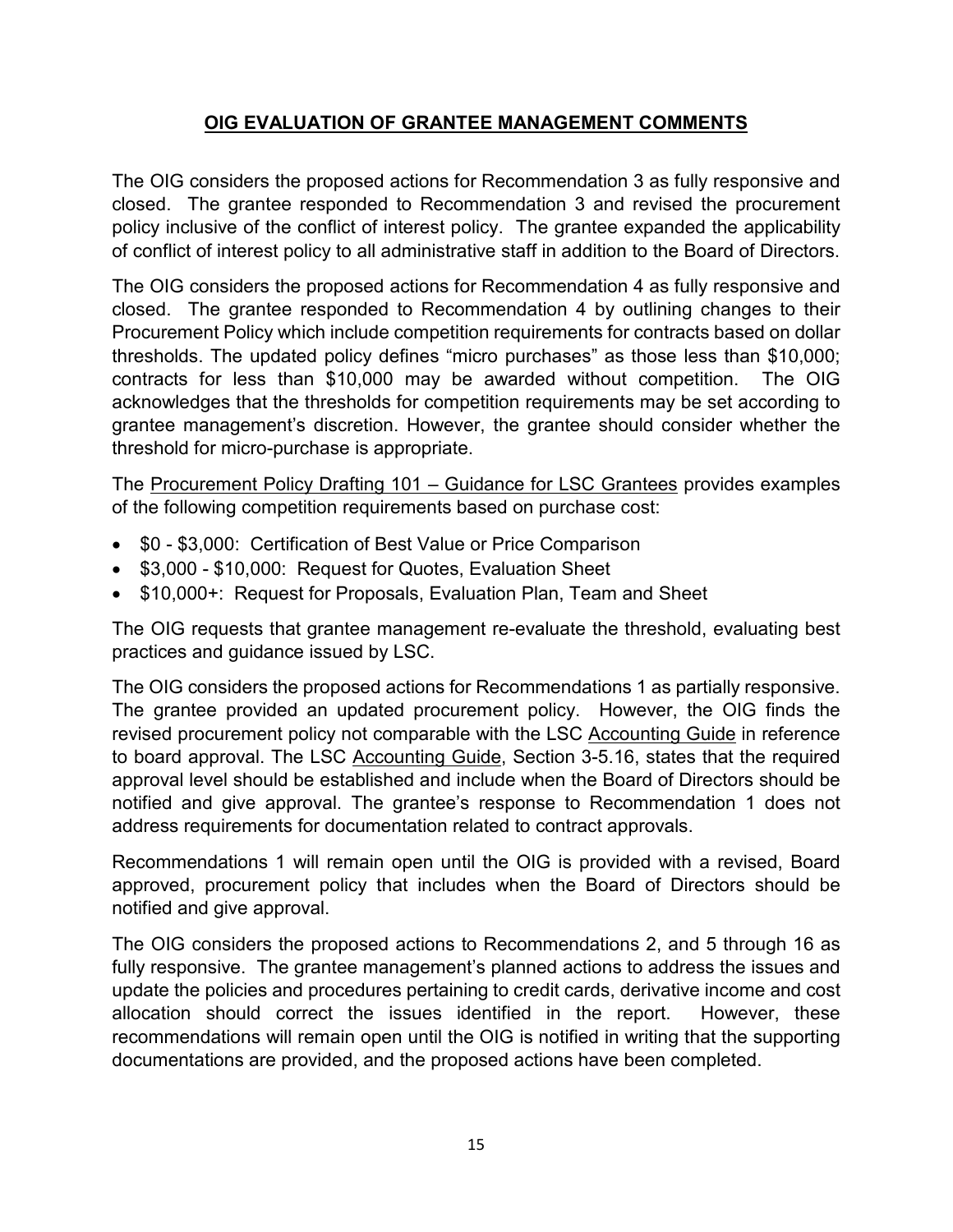Recommendation 2 will remain open until the OIG is provided with supporting documentation related to janitorial services, such as the basis for determining reasonableness of price and the selection of the service provider.

Recommendation 5 will remain open until the OIG is provided with a report generated from the accounting software for the "UNREST" project class and an updated chart of accounts, if applicable.

Recommendation 6 will remain open until the OIG is provided with the new approval form for purchasing related to credit cards.

Recommendations 7 will remain open until the OIG is provided with the new, Board approved, credit card policy.

Recommendation 8 will remain open until the OIG is provided with a copy of the new credit card acknowledgement form.

Recommendation 9 will remain open until the OIG is provided with a report generated from the accounting software reflecting the purchasing or disbursement approvals.

Recommendation 10 will remain open until the OIG is provided with a record of the 2018 fiscal year end journal entries.

Recommendation 11 will remain open until the OIG is provided with the updated and Board approved cost allocation process.

Recommendation 12 will remain open until the OIG is provided with the Board approved derivative income policy.

Recommendation 13 will remain open until the OIG is provided with the operating and payroll bank account reconciliation report reflecting that reconciliations were performed monthly inclusive of preparer and reviewer information for fiscal year 2018.

Recommendation 14 will remain open until the OIG is provided with a supporting documentation related to outstanding checks reflecting that all stale checks at June 30, 2018 were investigated and resolved.

Recommendation 15 will remain open until the OIG is provided with the revised budget for year end June 30, 2019.

Recommendation 16 will remain open until the OIG is provided with the management report for quarter ended March 31, 2019.

<span id="page-19-0"></span>The OIG questioned costs totaling \$1,067 of unallowable credit card transactions. Due to lack of sufficient accounting system documentation of expense allocations to determine the funding source, the full amount qualifies as an unallowable cost. Pursuant to 45 CFR §1630.5(a)(2) and (3), this amount will be referred to LSC management for review and action.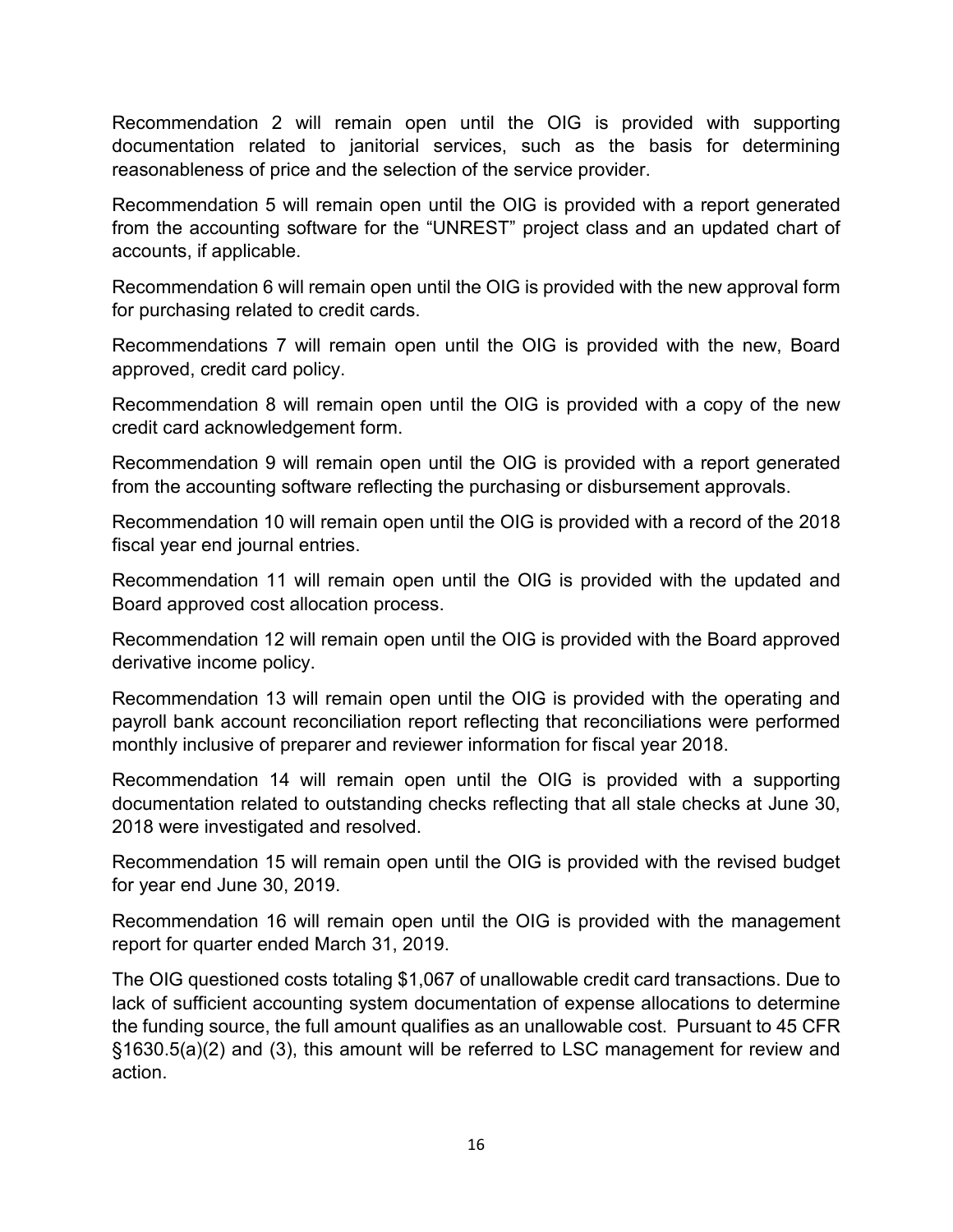# **APPENDIX I – SCOPE AND METHODOLOGY**

To accomplish the audit objective, the OIG identified, reviewed, evaluated and tested internal controls related to the following activities:

- Cash Disbursements,
- Credit/debit cards,
- Contracting,
- Cost Allocation,
- Derivative income,
- General Ledger and Financial Controls
- Internal Management Reporting and Budgeting,
- Property and Equipment,
- Employee Benefits and
- Payroll

To obtain an understanding of the internal controls over areas listed above, we reviewed grantee policy and procedures, including manuals, guidelines, memoranda and directives, setting forth current grantee practices. Grantee officials were interviewed to obtain an understanding of the internal control framework. Grantee management and staff were interviewed as to their knowledge and understanding of the processes in place. To review and evaluate internal controls, the grantee's internal control system and processes were compared to the guidelines in the *Fundamental Criteria of an Accounting and Financial Reporting System (Fundamental Criteria)* contained in the LSC Accounting Guide.

We assessed the reliability of computer-generated data the grantee provided by reviewing available supporting documentation for the entries selected for review, conducting interviews and making physical observations to determine data consistency and reasonableness. We performed various tasks to determine reliability of data used during our fieldwork including vouching, recalculations, tracing, and comparing data. Based on steps performed, we determined that the computer processed data is reliable and sufficient for the purposes of this report in the areas reviewed, except for cost allocation. We were unable to determine if the allocations to each funding source are reliable because the grantee does not perform journal entries within the financial software.

To test for the appropriateness of expenditures and the existence of adequate supporting documentation, disbursements from a judgmentally selected sample of vendor files were reviewed. The sample consisted of 85 disbursements which included 122 transactions totaling \$886,289. The sample represented approximately 49 percent of the \$1,796,666 disbursed for expenses other than payroll during the period January 1, 2017 through March 31, 2018. To assess the appropriateness of expenditures, we reviewed invoices and vendor lists, then traced the expenditures to the general ledger. The appropriateness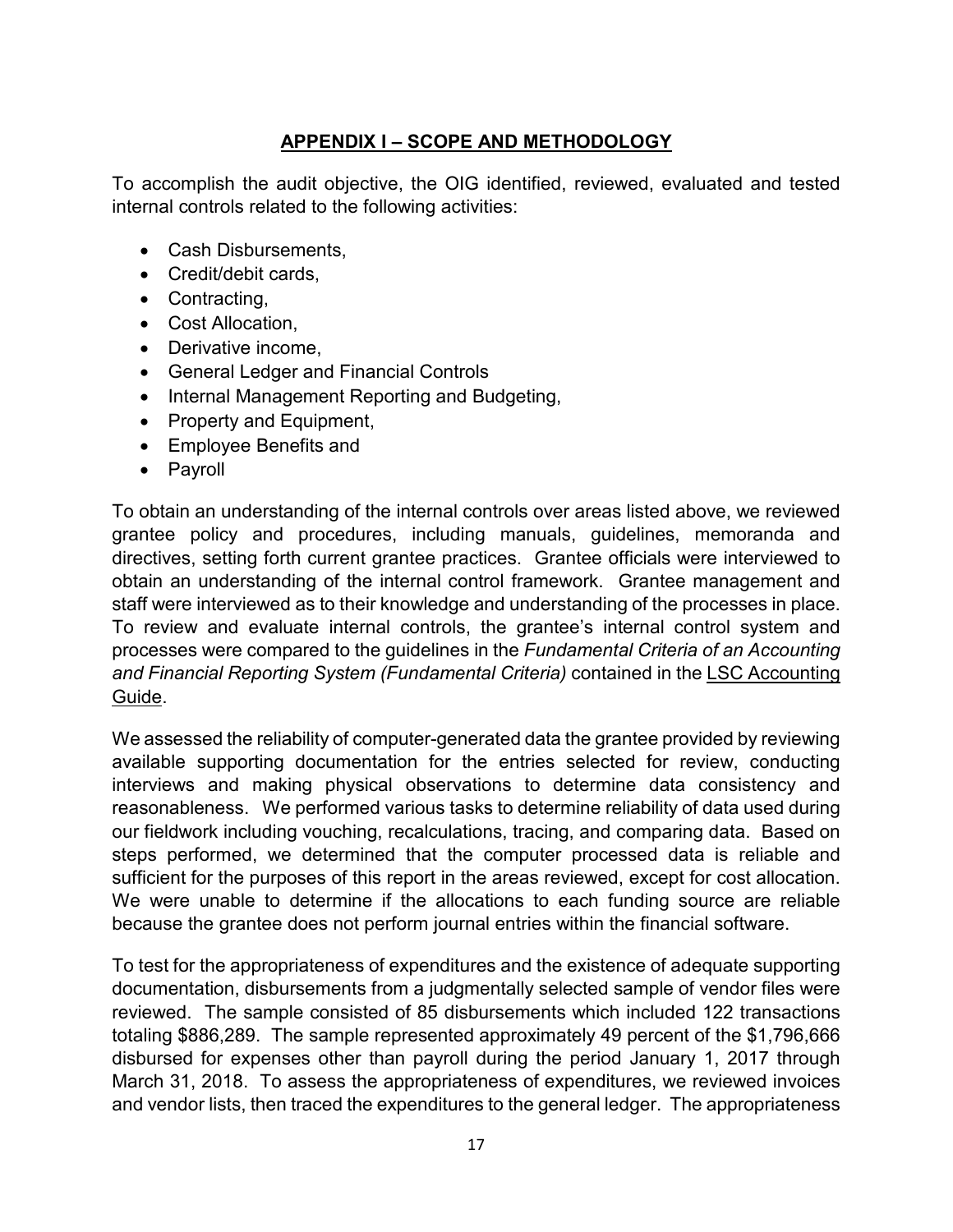of those expenditures was evaluated based on the grant agreements, applicable laws and regulations and LSC policy guidance.

In addition to the disbursements, we sampled eight credit card statements consisting of 85 transactions totaling \$20,518. We assessed the appropriateness of the expenditures and the existence of approvals and adequate supporting documentation.

To evaluate and test internal controls over the employee benefits, payroll, contracting, internal management reporting and budgeting, general ledger and financial controls, as well as derivative income, we interviewed appropriate program personnel, examined related policies and procedures as applicable and selected specific transactions to review for adequacy.

To evaluate the adequacy of the cost allocation process, we discussed the process with grantee management and requested, for review, the grantee's written cost allocation policies and procedures as required by the LSC Accounting Guide. We reviewed selected transactions to determine if the amounts allocated were in conformity with the documented allocation process and if the transactions were properly allocated in the ad hoc allocation spreadsheet.

Controls over purchasing, recording, inventorying, and disposing of property and equipment were reviewed by examining current grantee practices in comparison with LSC regulations and policies outlined in the LSC Accounting Guide.

The on-site fieldwork was conducted from May 14, 2018 through May 18, 2018. Our work was conducted at the grantee's administrative office in Pittston, PA and at LSC headquarters in Washington, DC. Documents reviewed pertained to the period January 1, 2017 through March 31, 2018.

The audit was conducted in accordance to generally accepted government auditing standards. Those standards require that the audit be planned and performed to obtain sufficient, appropriate evidence to provide a reasonable basis for findings and conclusions based on the audit objectives. The OIG believes the evidence obtained provides a reasonable basis for the findings and conclusions based on the audit objectives.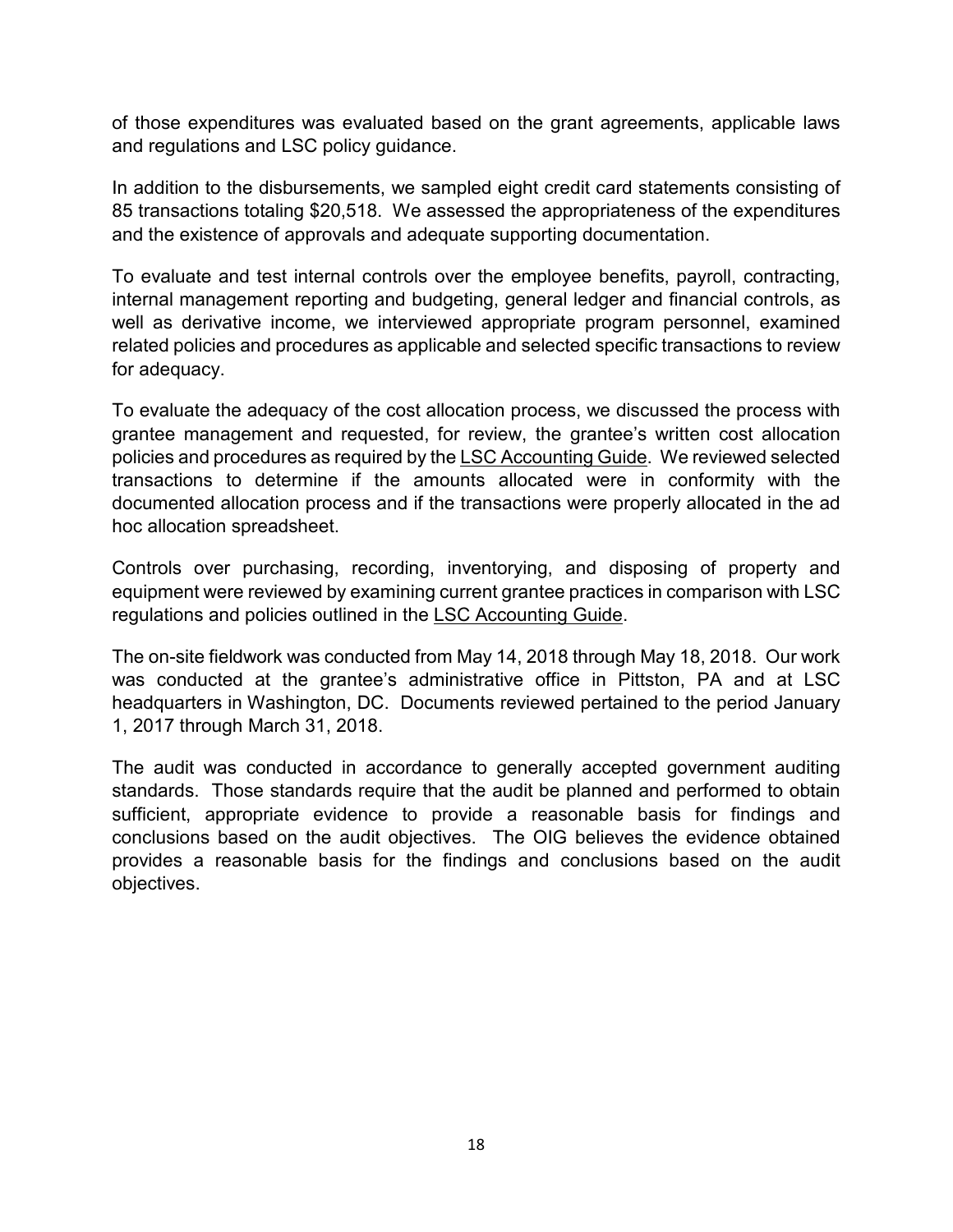

March 11, 2019

Rozanne Caruso Assistant Inspector General for Audit Office of the Inspector General Legal Services Corporation 333 K Street NW, 3rd Floor Washing, DC 20007-3558 By email to

**Re**: RNO 339070 Comments to the Draft Report on Selected Internal Controls

Dear Ms. Caruso:

We have reviewed the draft report and have taken actions to address a number of the items addressed in the report already. We have had certain new policies approved the Board and implemented other practices to address the issue. We are also preparing policies for Board approval this month and will continue to update our policies this year. We are also in the process of revising our fiscal handbook, to address issues observed in the audit and update them generally.

Below I have listed the recommendation and our comments. I am also noting where we have attached an approved policy and a proposed policy.

**Recommendation 1** Ensure that all contracts have proper documentation on file including approvals, contract agreements, process and procedures for selection, competitive bids or solesource justification, if not competitively bid, and adequate statements of work.

NPLS approved in a new 1631 Procurement Policy. The policy requires that procurement records and files for purchases in excess of \$10,000 shall include the following at a minimum: (a) basis for contractor/vendor selection, (b) justification for lack of competition when competitive bids or offers are not obtained, and (c) basis for award cost or price. The Request for Quote form utilized for such procurements allows enough detail related statements of work.

NPLS understands the requirement for written contracts, and includes deliverables in the contract where appropriate.

**Recommendation 2**: Consider the janitorial service contract for bids, document the selection, including contract agreements, approvals, and if sole-sourced, document the justification. Keep all related documentation on file.

**Main office:** Edward G. Schirra, CPA, CFO 33 North Main Street, Suite 200, Pittston, PA 18640 Direct: 570-299-4102 Fax: 570-983-3060 [eschirra@nplspa.org](mailto:eschirra@nplspa.org) Executive Director: Lori A. Molloy, Esq. 559 Main Street, Suite 200, Bethlehem, PA 18018 Direct: 610-317-5308 Fax: 610-317-8778 [lmolloy@northpennlegal.org](mailto:lmolloy@northpennlegal.org) **Human Resources Manager:** Betsy A. Grbenick, PHR 25 West Third Street, Williamsport, PA 17701 Direct: 570-320-8712 Fax: 570-754-8519 [bgrbenick@northpennlegal.org](mailto:bgrbenick@northpennlegal.org) **Grants and Communications Manager:** Sean W. Morrow 559 Main Street, Suite 200, Bethlehem, PA 18018 Direct: 570-317-5314 [smorrow@northpennlegal.org](mailto:anorton@northpennlegal.org)



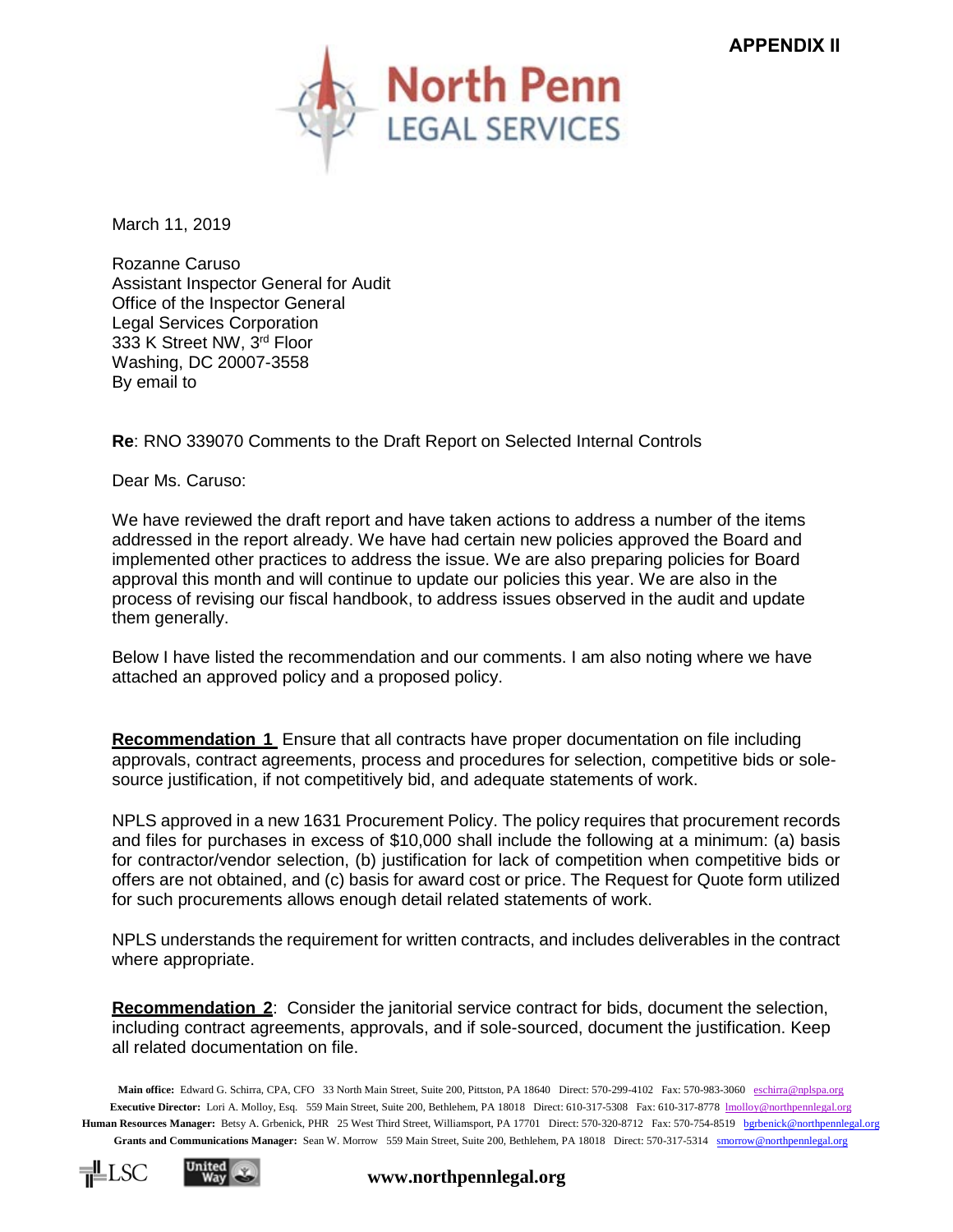March 11, 2019 Page 2

NPLS agrees that files for janitorial services should document the basis for determining the reasonableness of the price and the selection of the service supplier. Such services, where less than \$10,000 in annual costs, would be considered a micro-purchase and follow those procedures. The file will include basis for determining reasonableness of price. The policy requires that any conflicts of interest, real or apparent, must be disclosed to upper management and documented in the vendor file.

**Recommendation 3**: Enhance the Code of Conduct in purchasing policy to preclude even the appearance of conflict of interest and include in the policy a requirement to disclose in writing the material facts of any potential conflicts of interest to upper management or the Board.

NPLS has adopted a new Procurement Policy, and on page 1, it clarifies our Conflict of Interest Policy, expanding its applicability to all administrative team members in addition to the Board of Directors.

**Recommendation 4**: Update the written policy over contracting to include a dollar threshold.

NPLS updated the policy to create thresholds. The updated policy defines Micro purchases as those less than \$10,000, which may be awarded w/o competitive quotes if NPLS consider price reasonable. Small purchases are those for between \$10,000 to \$250,000 and Sealed bids or competitive proposals apply to those that are less than \$250,000.

**Recommendation 5**: Ensure that LSC unallowable costs are charged to funding sources other than LSC and reflected within the financial software to provide an audit trail.

Unallowable costs are coded to a project class called UNREST within the accounting software. Prior to allocation all costs in the UNREST project class will be segregated and charged against Unrestricted Revenue sources. See # 11 response

**Recommendation 6:** Ensure that the required approvals are documented and retained on file and update the policies and procedures to reflect the current practices related to the new paperless system.

Approvals shall be documented in accordance with the procurement policy and be part of the vendor file or individual procurement within our accounting software. NPLS created an approval process including a form for Approval Manager available on our intranet site. This allows staff to submit requests for approvals to their manager automatically, with reminders issued for approvals when they are outstanding.

All purchases are approved by the Chief Financial Officer prior to payment by North Penn Legal Services and the approval is documented in the paperless system.

**Recommendation 7:** Update the NPLS Financial Management Manual to include policies and procedures governing the permissible use of ATM withdrawals and cash advances. The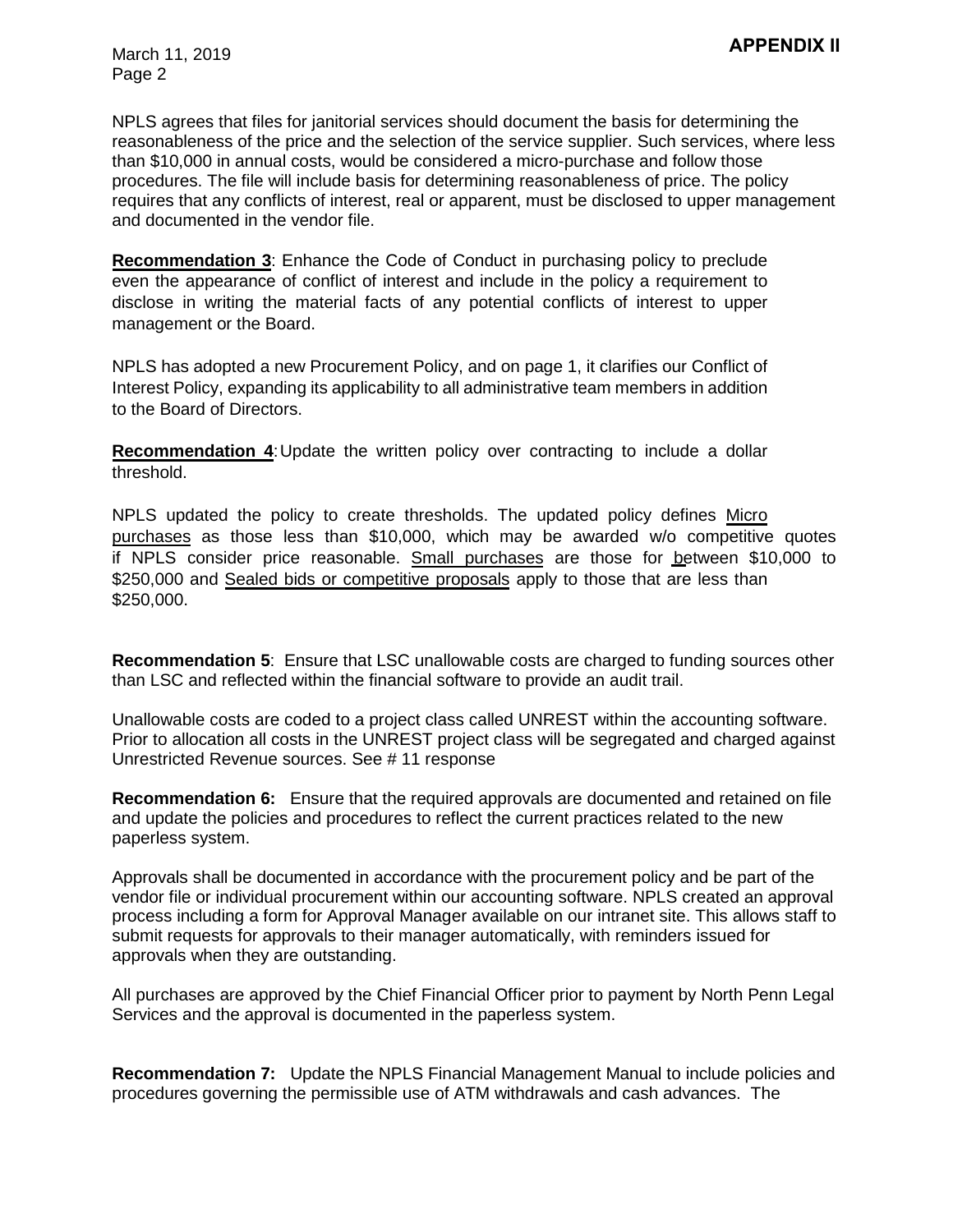Financial Management Manual should also be updated to specify when receipts for credit card purchases should be submitted to financial staff.

NPLS expects to approve a new credit card policy, including an acknowledgement form, at our next Board meeting.

**Recommendation 8:** Require a signed acknowledgement agreement for each authorized credit card user. The agreement should include repayment terms and conditions for personal use or misuse of the card and be documented on file

NPLS expects to approve a new credit card policy, including an acknowledgement form, at our next Board meeting.

**Recommendation 9:** Ensure that the required approvals are documented and retained on file and update the policies and procedures to reflect the current practices related to the new paperless system.

Approvals are required to be documented in accordance with the procurement policy and be part of the vendor file or individual procurement within our accounting software. All purchases are approved by the Chief Financial Officer prior to payment by North Penn Legal Services and the approval is documented in the paperless system.

**Recommendation 10:** Ensure the accounting system is being fully utilized to provide an audit trail for all transactions so costs can be accounted for and traceable within the financial software.

The fund accounting system utilized by North Penn Legal Services is appropriate to our needs and provides an adequate audit trail for all transactions. This includes any fiscal year end journal entries necessary as a result of the Pennsylvania Legal Aid Network (PLAN) Cost Allocation spreadsheet. The fiscal year end worksheet is prepared by the Chief Financial Officer and reviewed by PLAN. External auditors review both the fiscal year end worksheet and final journal entries affecting unrestricted and restricted fund balances in finalizing the audit of North Penn's yearend financial statements.

**Recommendation 11:** Update written policy to include specific procedures the administration and allocation of LSC unallowable costs.

NPLS has been working to update the cost allocation process, which addresses this issue. In addition, please see our response to question 5 above.

**Recommendation 12**: Ensure the accounting system is being fully utilized to provide an audit trail for allocating and recording derivative income and attorneys' fee within the financial software.

NPLS has drafted a new Derivative Income policy. The recording of rationale and support for the reclassification of derivative income in a journal entry within the accounting software shall be documented as part of the journal entry.

**Recommendation 13:** Ensure that reconciliations for all bank accounts are completed every month and the records provide adequate information, including documentation of the persons performing and reviewing the reconciliations, and the date of each activity.